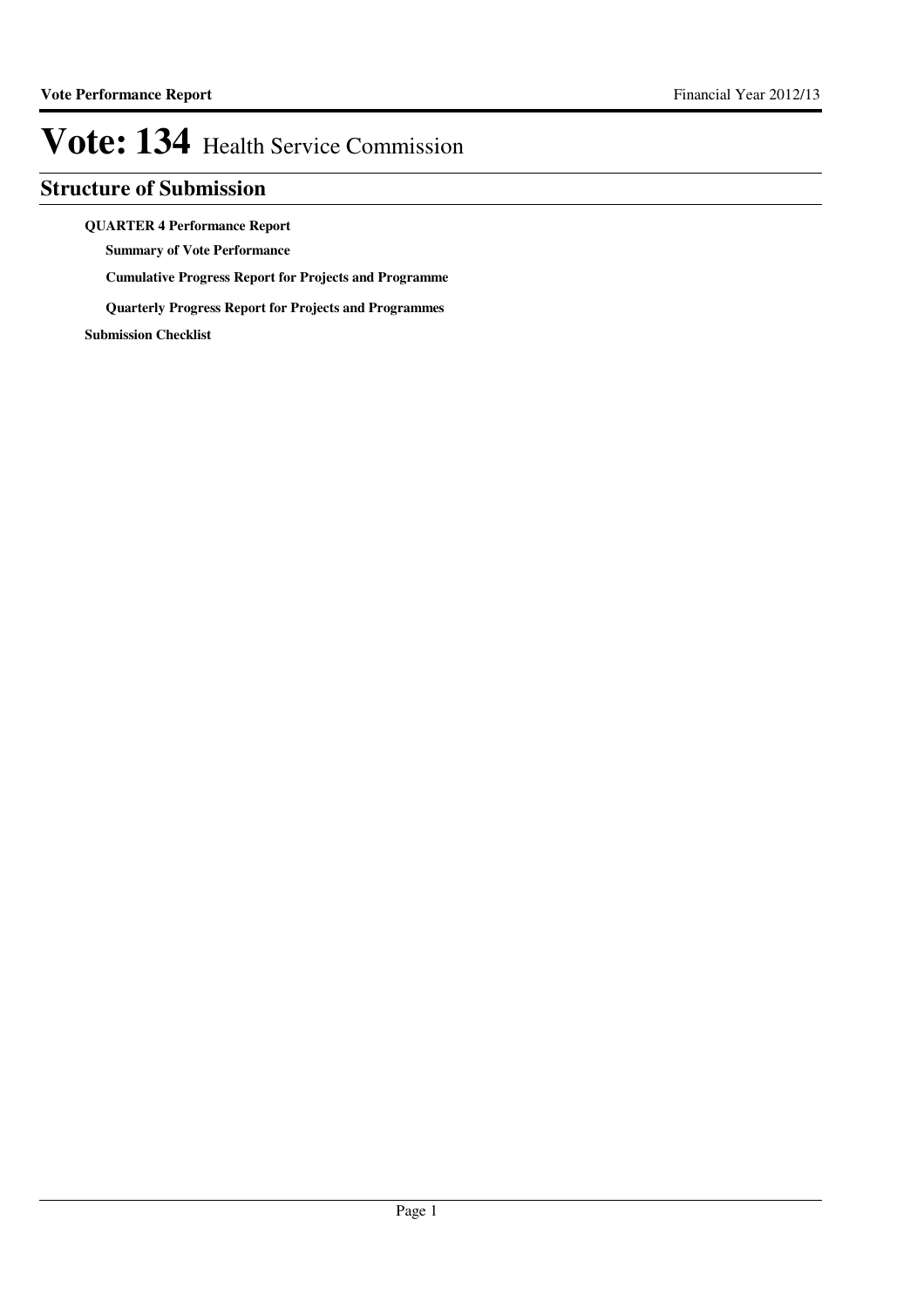## **QUARTER 4: Highlights of Vote Performance**

## *V1: Summary of Issues in Budget Execution*

*This section provides an overview of Vote expenditure*

**(i) Snapshot of Vote Releases and Expenditures**

Table V1.1 below summarises cumulative releases and expenditures by the end of the quarter:

## **Table V1.1: Overview of Vote Expenditures (UShs Billion)**

|                       | <i>(i)</i> Excluding Arrears, Taxes | Approved<br><b>Budget</b> | <b>Cashlimits</b><br>by End | <b>Released</b><br>by End | <b>Spent by</b><br>End Jun | % Budget<br><b>Released</b> | <b>Spent</b> | % Budget % Releases<br><b>Spent</b> |
|-----------------------|-------------------------------------|---------------------------|-----------------------------|---------------------------|----------------------------|-----------------------------|--------------|-------------------------------------|
|                       | Wage                                | 0.836                     | N/A                         | 0.716                     | 0.674                      | 85.7%                       | 80.6%        | 94.1%                               |
| Recurrent             | Non Wage                            | 2.403                     | 2.403                       | 2.403                     | 2.265                      | $100.0\%$                   | 94.3%        | 94.3%                               |
|                       | GoU                                 | 0.347                     | 0.314                       | 0.347                     | 0.345                      | 100.0%                      | 99.4%        | 99.4%                               |
| Development           | Ext Fin.                            | 0.000                     | N/A                         | 0.000                     | 0.000                      | N/A                         | N/A          | N/A                                 |
|                       | <b>GoU</b> Total                    | 3.586                     | 2.717                       | 3.466                     | 3.284                      | $96.7\%$                    | $91.6\%$     | $94.7\%$                            |
|                       | <b>Total GoU+Ext Fin. (MTEF)</b>    | 3.586                     | N/A                         | 3.466                     | 3.284                      | $96.7\%$                    | $91.6\%$     | $94.7\%$                            |
| ( <i>ii</i> ) Arrears | Arrears                             | 0.000                     | N/A                         | 0.000                     | 0.000                      | N/A                         | N/A          | N/A                                 |
| and Taxes             | Taxes                               | 0.280                     | N/A                         | 0.080                     | 0.080                      | 28.6%                       | 28.6%        | $100.0\%$                           |
|                       | <b>Total Budget</b>                 | 3.866                     | 2.717                       | 3.546                     | 3.364                      | $91.7\%$                    | $87.0\%$     | $94.9\%$                            |

*\* Donor expenditure information available*

*\*\* Non VAT on capital expenditure*

The table below shows cumulative releases and expenditures to the Vote by Vote Function :

## **Table V1.2: Releases and Expenditure by Vote Function\***

| <b>Billion Uganda Shillings</b>              | Approved Released<br><b>Budget</b> |      | <b>Spent</b> | % Budget % Budget<br>Released | Spent    | $\%$<br>Releases<br><b>Spent</b> |
|----------------------------------------------|------------------------------------|------|--------------|-------------------------------|----------|----------------------------------|
| VF:0852 Human Resource Management for Health | 3.59                               | 3.47 | 3.28         | $96.7\%$                      | $91.6\%$ | 94.7%                            |
| <b>Total For Vote</b>                        | 3.59                               | 3.47 | 3.28         | $96.7\%$                      | $91.6\%$ | $94.7\%$                         |

*\* Excluding Taxes and Arrears*

## **(ii) Matters to note in budget execution**

In addition to the negative impact on Commission performance caused by the freeze on recruitment, the Commission faced a challenge of delayed submissions of vacant posts by User Institutions. This further constrained the Commission from delivering on the planned recruitment.

The Commission also faced the challenge of understaffing especially in the HR department. For efficiency, the minimum number of Human Resource Officers required is eleven (11) compared to the current structure that allows for seven (7) Officers.

The revision of the tenancy agreement by the Landlord of Workers' house building has led to accumulation of significant outstanding rent obligations. The Commission therefore, requires a supplementary budget of UGX 109 Million to settle its rent obligations for FY 2012/13.

## Inadequate office space

Unresolved issues with Stakeholders that affected performance; The new scheme of service for the Nursing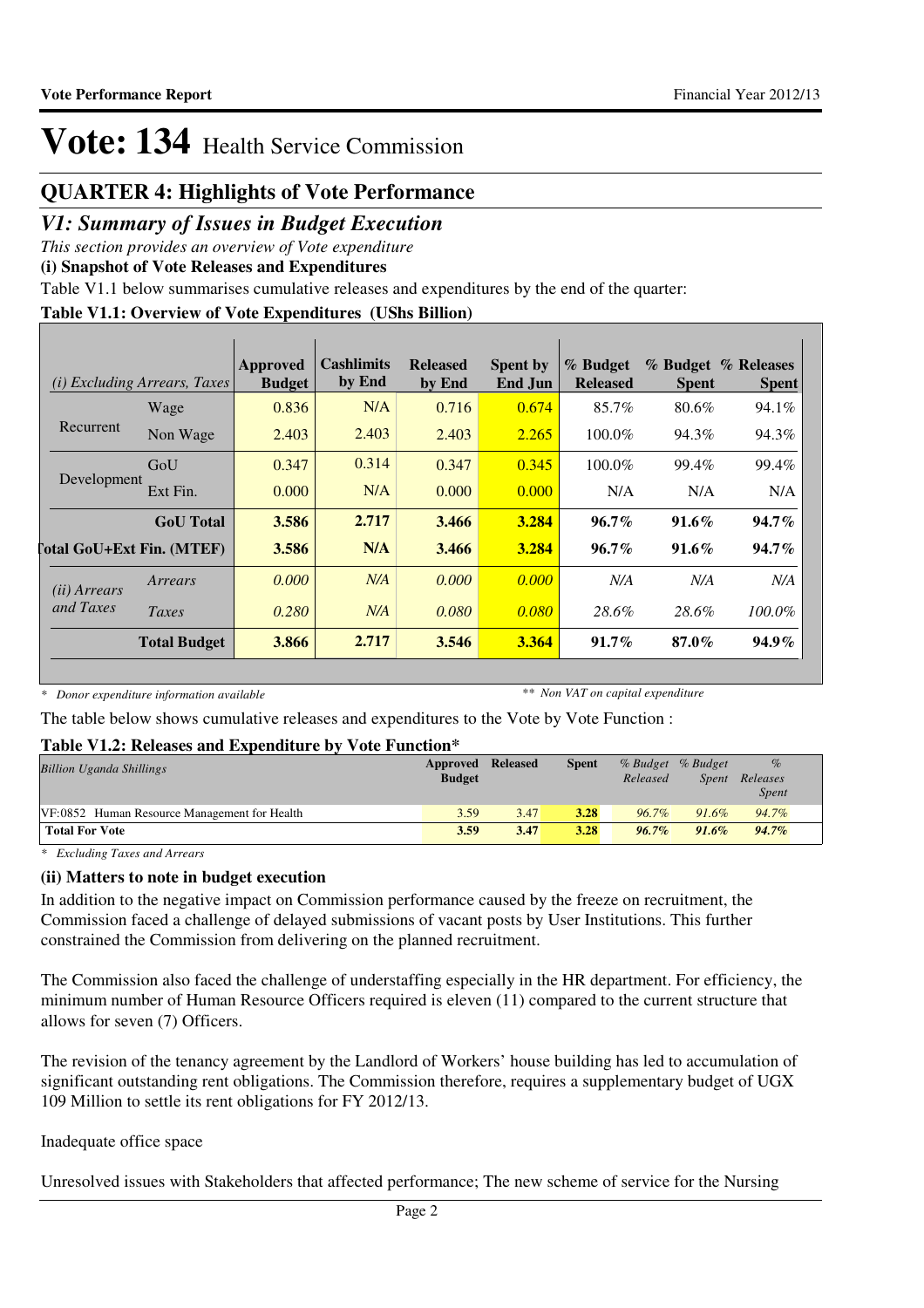## **QUARTER 4: Highlights of Vote Performance**

cadre, Lack of a Recruitment plan based on systematic needs of the user institutions, Constricted structure of the HSC resulting into staff work overload, KCCA issues – Recruitment for oversight jobs, Validation of former KCC staff, Filling of posts at CUFH, Naguru

## **Table V1.3: High Unspent Balances and Over-Expenditure in the Domestic Budget (Ushs Bn)** *(i) Major unpsent balances*

*(ii) Expenditures in excess of the original approved budget*

*\* Excluding Taxes and Arrears*

## *V2: Performance Highlights*

*This section provides highlights of output performance, focusing on key outputs and actions impelemented to improve section performance.*

## **Table V2.1: Key Vote Output Indicators and Expenditures\***

| Vote, Vote Function<br><b>Key Output</b> | <b>Approved Budget and</b><br><b>Planned outputs</b>       | <b>Cumulative Expenditure</b><br>and Performance                                                                                                                                                                                                                                            | <b>Status and Reasons for</b><br>any Variation from Plans                               |
|------------------------------------------|------------------------------------------------------------|---------------------------------------------------------------------------------------------------------------------------------------------------------------------------------------------------------------------------------------------------------------------------------------------|-----------------------------------------------------------------------------------------|
|                                          | Vote Function: 0852 Human Resource Management for Health   |                                                                                                                                                                                                                                                                                             |                                                                                         |
| Output: 085201                           | <b>Health Workers Recruitment services</b>                 |                                                                                                                                                                                                                                                                                             |                                                                                         |
|                                          | Description of Performance: 1020 Health Workers recruited. | The HSC recommended 3<br>to H.E the President for<br>appointment. The Commission<br>appointed into Health Service<br>329 Health Workers.                                                                                                                                                    | Lack of wage bill for<br>Health Managers and 13 MOSG recruitment by User Instituitions. |
|                                          |                                                            | Handled 286 other Human<br>Resource for Health cases<br>which mostly included<br>confirmations in appointment<br>through regular submissions<br>while a total of 1095 cases were<br>processed at site in the RRHs of<br>Moroto, Jinja, Masaka,<br>Mbarara, Kabale, Fortportal and<br>Hoima. |                                                                                         |
|                                          |                                                            | Carried out the review of Job<br>Descriptions (JDs) for KCCA<br>oversight jobs                                                                                                                                                                                                              |                                                                                         |
|                                          |                                                            | Held a technical meeting with<br>KCCA, China- Uganda<br>Friendship Hospital and MoH<br>and mapped out implementation<br>plans for the for the recruitment<br>of Health Workers in KCCA<br>HCs III and IV and China-<br>Uganda Friendship Hospital                                           |                                                                                         |
|                                          |                                                            | Participated in the review of<br>Schemes of Service for the<br>Nursing Cadre                                                                                                                                                                                                                |                                                                                         |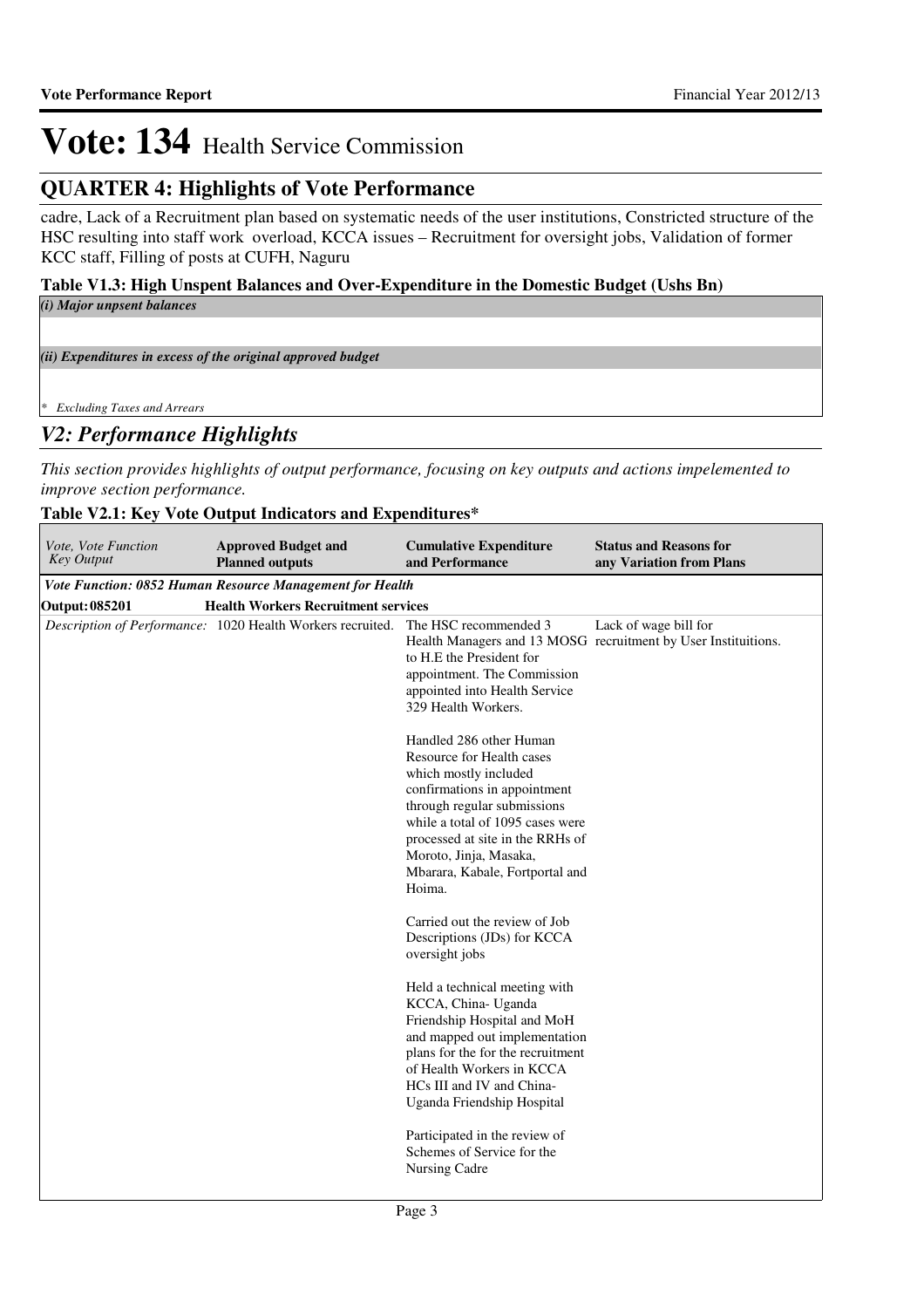## **QUARTER 4: Highlights of Vote Performance**

| <b>Planned outputs</b>   |          |          |                                                                                                                                                                                                                                                                                                                                                                                                                                                                                                                                                                                                                                                                                                                                       |                                                                                                                                                                                                                                                                                                                                                                                                                  |
|--------------------------|----------|----------|---------------------------------------------------------------------------------------------------------------------------------------------------------------------------------------------------------------------------------------------------------------------------------------------------------------------------------------------------------------------------------------------------------------------------------------------------------------------------------------------------------------------------------------------------------------------------------------------------------------------------------------------------------------------------------------------------------------------------------------|------------------------------------------------------------------------------------------------------------------------------------------------------------------------------------------------------------------------------------------------------------------------------------------------------------------------------------------------------------------------------------------------------------------|
|                          |          |          |                                                                                                                                                                                                                                                                                                                                                                                                                                                                                                                                                                                                                                                                                                                                       |                                                                                                                                                                                                                                                                                                                                                                                                                  |
|                          |          |          |                                                                                                                                                                                                                                                                                                                                                                                                                                                                                                                                                                                                                                                                                                                                       |                                                                                                                                                                                                                                                                                                                                                                                                                  |
|                          |          |          |                                                                                                                                                                                                                                                                                                                                                                                                                                                                                                                                                                                                                                                                                                                                       |                                                                                                                                                                                                                                                                                                                                                                                                                  |
|                          |          |          |                                                                                                                                                                                                                                                                                                                                                                                                                                                                                                                                                                                                                                                                                                                                       |                                                                                                                                                                                                                                                                                                                                                                                                                  |
|                          |          |          |                                                                                                                                                                                                                                                                                                                                                                                                                                                                                                                                                                                                                                                                                                                                       |                                                                                                                                                                                                                                                                                                                                                                                                                  |
|                          |          | 681      |                                                                                                                                                                                                                                                                                                                                                                                                                                                                                                                                                                                                                                                                                                                                       |                                                                                                                                                                                                                                                                                                                                                                                                                  |
| UShs Bn:<br>Output Cost: | 0.900    | UShs Bn: |                                                                                                                                                                                                                                                                                                                                                                                                                                                                                                                                                                                                                                                                                                                                       | 77.2%                                                                                                                                                                                                                                                                                                                                                                                                            |
| <b>UShs Bn:</b>          |          |          |                                                                                                                                                                                                                                                                                                                                                                                                                                                                                                                                                                                                                                                                                                                                       | 91.6%<br>91.6%                                                                                                                                                                                                                                                                                                                                                                                                   |
|                          | UShs Bn: | 1020     | and Performance<br>Reviewed Health Service<br>for Managers of Health Units<br>from HCIII to National<br>Hospitals.<br>Participated in the drafting of<br>Schemes of Service for<br>Laboratory and Radiography<br>Professionals<br>Arising from the advert of<br>entry and shortling for 2,689<br>applicants carried out. Out of<br>the 1,833 candidates<br>interviewed, the Commission<br>on probation, promotion,<br>in HCs III & IV under KCCA.<br>Handled 32 other Human<br>Resource for Health issues<br>during the exercise.<br>The Commission issued<br>Technical Guidance to 111<br>DSCs and training on the<br>shortlisting tool during the<br>nation-wide recruitment of<br>2012 advert.<br>3.586 UShs Bn:<br>3.586 UShs Bn: | <b>Approved Budget and</b><br><b>Cumulative Expenditure</b><br><b>Status and Reasons for</b><br>any Variation from Plans<br>strengthening proposed scheme<br>October 22, 2012 by MoH, data<br>appointed 352 Health Workers<br>transfer etc to fill 370 vacancies<br>Health Workers for HCs III and<br>IV arising from the October 22,<br>0.694 % Budget Spent:<br>3.284 % Budget Spent:<br>3.284 % Budget Spent: |

*\* Excluding Taxes and Arrears*

The HSC recommended 10 MOSG to H.E the President for appointment. The Commission appointed into Health Service 104 Health Workers. Handled 1095 Human Resource for Health cases at site in the RRHs of Moroto, Jinja, Masaka, Mbarara, Kabale, Fortportal and Hoima.

Health Service Commission Client Service Charter printed for dissemination.

Health Service Commission Regulations approved, gazzetted and printed

3,200 copies of HSC Code of Conduct and Ethics (revised) printed for dissemination.

HSC Regulations, Client Service Charter and Code of Conduct and Ethics launched.

Support Supervision carried out in 21 Districts and13 RRHs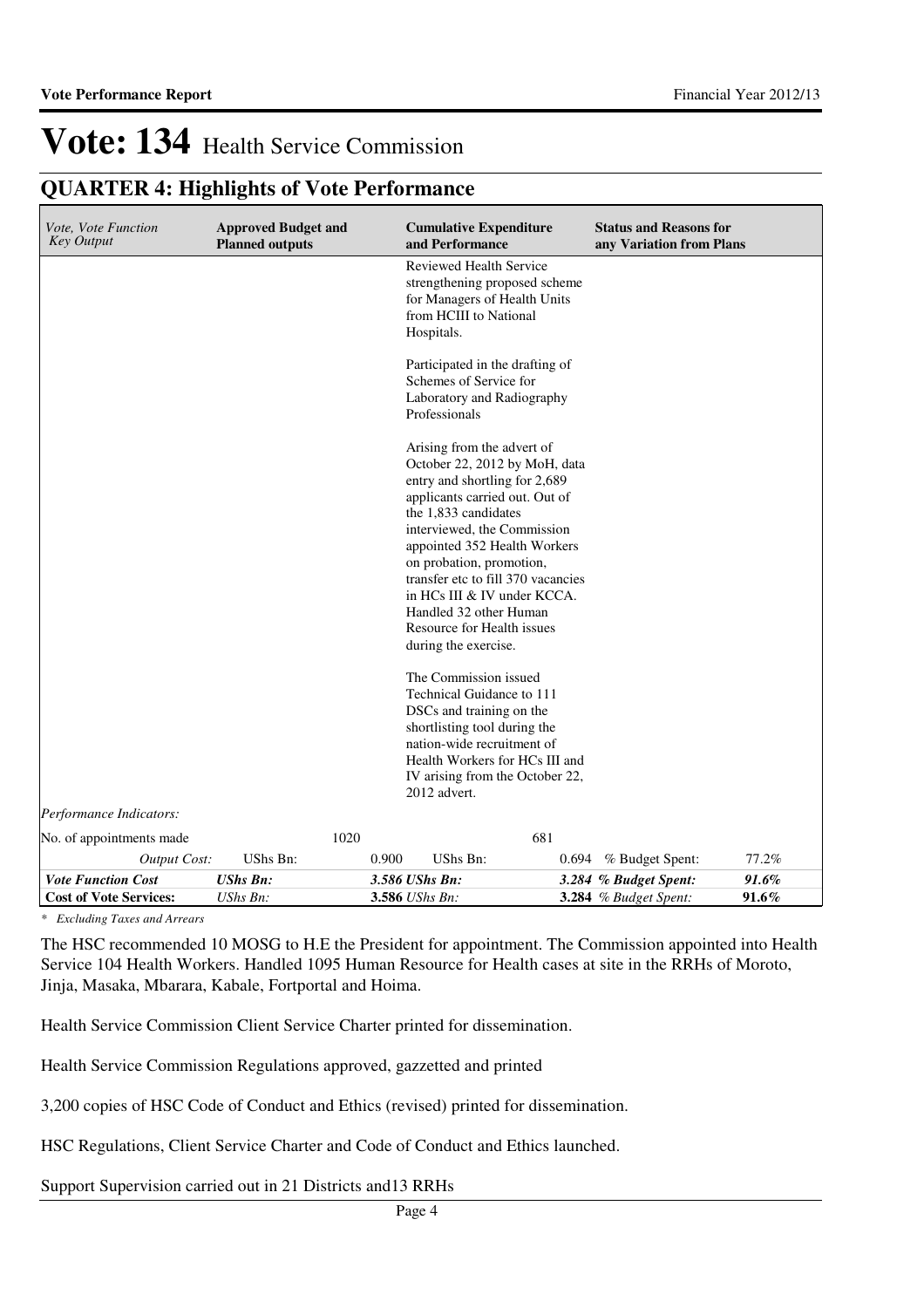## **QUARTER 4: Highlights of Vote Performance**

Supported HIV/AIDs infected Staff and held a VCT season and Health Talk for staff.

Two (2) Motor Vehicles procured.

Two ( 2) Desktop Computers, 2 Printers and 15 UPSs procured

|  |  | Table V2.2: Implementing Actions to Improve Vote Performance |
|--|--|--------------------------------------------------------------|
|  |  |                                                              |

| <b>Planned Actions:</b>                                                                                                                                                                                                                               | <b>Actual Actions:</b>                                                                                                                                                                                                                                                                                                                                                                                                          | <b>Reasons for Variation</b> |
|-------------------------------------------------------------------------------------------------------------------------------------------------------------------------------------------------------------------------------------------------------|---------------------------------------------------------------------------------------------------------------------------------------------------------------------------------------------------------------------------------------------------------------------------------------------------------------------------------------------------------------------------------------------------------------------------------|------------------------------|
| Vote: 134 Health Service Commission                                                                                                                                                                                                                   |                                                                                                                                                                                                                                                                                                                                                                                                                                 |                              |
| Vote Function: 08 52 Human Resource Management for Health                                                                                                                                                                                             |                                                                                                                                                                                                                                                                                                                                                                                                                                 |                              |
|                                                                                                                                                                                                                                                       | At various Stakeholders meetings, the<br><b>Commission advocated for better Terms</b><br>and Conditions of Service for Health<br><b>Workers. The Commission is also</b><br>writing an issues paper on the<br>prevailing terms and conditions of<br>service for Health Workers in the<br>Health sector for presentaion to<br>Parliament and H.E the President for<br>discussion.                                                 | N/A                          |
| Fill and replace all vacant posts, advocate<br>for better Terms and Conditions of<br>Service for Health Workers. Encourage<br>training in those endangered professions/<br>disciplines such as ENT, Pathology,<br>Dental and Laboratory Technologists | The Commission appointed 681 Health<br>Workers to fill staff gaps in the Health<br><b>Service. At various Stakeholders'</b><br>meetings, the Commission advocated for<br>better Terms and Conditions of Service<br>for Health Workers. In its Annual<br>Report for FY2011/12 to Parliament,<br>the Commission pointed out the highly<br>endangered professions and advocated<br>for training to be conducted in those<br>areas. | N/A                          |
| Vote: 134 Health Service Commission                                                                                                                                                                                                                   |                                                                                                                                                                                                                                                                                                                                                                                                                                 |                              |
| Vote Function: 08 52 Human Resource Management for Health                                                                                                                                                                                             |                                                                                                                                                                                                                                                                                                                                                                                                                                 |                              |
| The Commission plans to hold a<br>sensitisation workshop on Code of<br>Conduct and Ethics in Q3 of the FY<br>2012/13. 3,000 Copies of the Health<br>Workers Code of Conduct and Ethics to<br>be printed and Distributed to Health<br>Workers.         | <b>Support supervision visits to Districts</b><br>and Central Government Health<br><b>Institutions and discussed/guided</b><br><b>Human Resource for Health isues</b><br>including absenteeism. The Commission<br>launched and desseminted its revised<br><b>Health Workers Code of Conduct and</b><br><b>Ethics to foster discipline among Health</b><br>Workers.                                                              | N/A                          |

## *V3: Details of Releases and Expenditure*

*This section provides a comprehensive summary of the outputs delivered by the Vote and further details of Vote expenditures by Vote Function and Expenditure Item.*

## **Table V3.1: GoU Releases and Expenditure by Output\***

| <b>Billion Uganda Shillings</b>              | Approved Released<br><b>Budget</b> |      | <b>Spent</b> | $%$ GoU<br><b>Budget</b> | $%$ GoU<br><b>Budget</b> | $%$ GoU<br>Releases |  |
|----------------------------------------------|------------------------------------|------|--------------|--------------------------|--------------------------|---------------------|--|
|                                              |                                    |      |              | Released                 | <b>Spent</b>             | <i>Spent</i>        |  |
| VF:0852 Human Resource Management for Health | 3.59                               | 3.47 | 3.28         | $96.7\%$                 | $91.6\%$                 | $94.7\%$            |  |
| Class: Outputs Provided                      | 3.30                               | 3.18 | 3.00         | $96.4\%$                 | $90.9\%$                 | $94.3\%$            |  |
| 085201 Health Workers Recruitment services   | 0.90                               | 0.75 | 0.69         | $83.2\%$                 | $77.2\%$                 | $92.7\%$            |  |
|                                              |                                    |      |              |                          |                          |                     |  |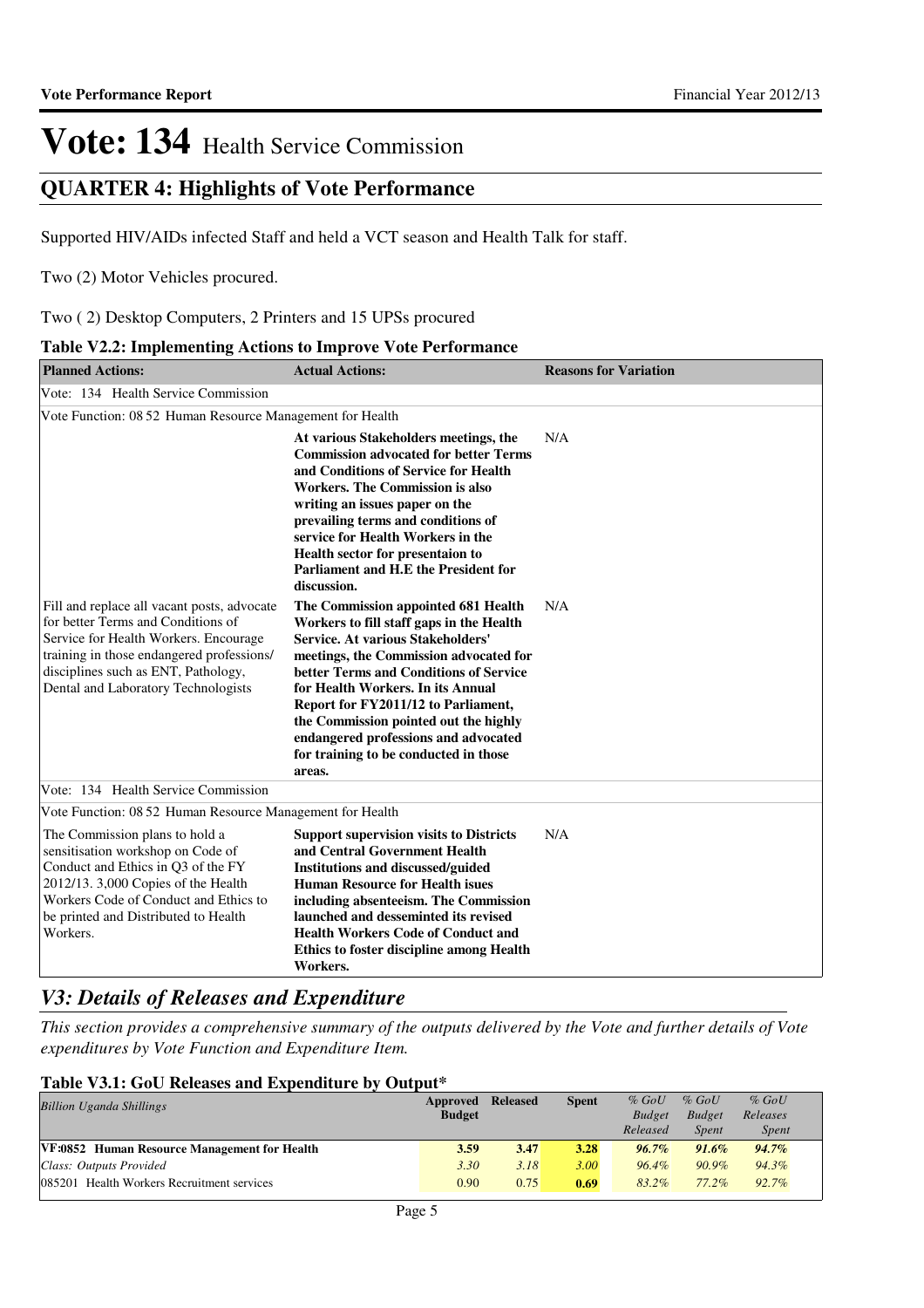## **QUARTER 4: Highlights of Vote Performance**

| <b>Billion Uganda Shillings</b>                                 | Approved<br><b>Budget</b> | <b>Released</b> | <b>Spent</b> | $%$ GoU<br><b>Budget</b><br>Released | $%$ GoU<br><b>Budget</b><br><i>Spent</i> | $%$ GoU<br>Releases<br><i>Spent</i> |
|-----------------------------------------------------------------|---------------------------|-----------------|--------------|--------------------------------------|------------------------------------------|-------------------------------------|
| 085202 Secretariat Support Services                             | 2.27                      | 2.30            | 2.18         | $101.4\%$                            | $96.0\%$                                 | 94.7%                               |
| 085205 Technical Support and Support Supevision                 | 0.12                      | 0.12            | 0.12         | $100.0\%$                            | 95.7%                                    | 95.7%                               |
| Class: Capital Purchases                                        | 0.29                      | 0.29            | 0.29         | $100.0\%$                            | $100.0\%$                                | $100.0\%$                           |
| 085275 Purchase of Motor Vehicles and Other Transport Equipment | 0.28                      | 0.28            | 0.28         | $100.0\%$                            | $100.0\%$                                | $100.0\%$                           |
| 085276 Purchase of Office and ICT Equipment, including Software | 0.01                      | 0.01            | 0.01         | $100.0\%$                            | 98.9%                                    | 98.9%                               |
| <b>Total For Vote</b>                                           | 3.59                      | 3.47            | 3.28         | $96.7\%$                             | $91.6\%$                                 | $94.7\%$                            |

*\* Excluding Taxes and Arrears*

## **Table V3.2: 2012/13 GoU Expenditure by Item**

| <b>Billion Uganda Shillings</b>                       | <b>Approved</b><br><b>Budget</b> | <b>Releases</b> | Expend-<br>iture | % Budged<br><b>Released</b> | % Budget<br><b>Spent</b> | %Releases<br><b>Spent</b> |
|-------------------------------------------------------|----------------------------------|-----------------|------------------|-----------------------------|--------------------------|---------------------------|
| <b>Output Class: Outputs Provided</b>                 | 3.30                             | 3.18            | 3.00             | 96.4%                       | $90.9\%$                 | 94.3%                     |
| 211101 General Staff Salaries                         | 0.84                             | 0.72            | 0.67             | 85.7%                       | 80.6%                    | 94.1%                     |
| 211103 Allowances                                     | 0.40                             | 0.40            | 0.40             | 100.0%                      | 99.3%                    | 99.3%                     |
| 213001 Medical Expenses(To Employees)                 | 0.03                             | 0.03            | 0.03             | 96.6%                       | 90.0%                    | 93.2%                     |
| 221001 Advertising and Public Relations               | 0.00                             | 0.00            | 0.00             | 100.0%                      | 79.8%                    | 79.8%                     |
| 221002 Workshops and Seminars                         | 0.04                             | 0.04            | 0.04             | 100.0%                      | 99.3%                    | 99.3%                     |
| 221003 Staff Training                                 | 0.05                             | 0.05            | 0.05             | 100.0%                      | 98.6%                    | 98.6%                     |
| 221004 Recruitment Expenses                           | 0.90                             | 0.75            | 0.69             | 83.2%                       | 77.2%                    | 92.7%                     |
| 221007 Books, Periodicals and Newspapers              | 0.01                             | 0.01            | 0.01             | 100.0%                      | 97.5%                    | 97.5%                     |
| 221008 Computer Supplies and IT Services              | 0.02                             | 0.02            | 0.01             | 100.0%                      | 88.4%                    | 88.4%                     |
| 221009 Welfare and Entertainment                      | 0.05                             | 0.05            | 0.04             | 97.9%                       | 86.4%                    | 88.3%                     |
| 221011 Printing, Stationery, Photocopying and Binding | 0.09                             | 0.09            | 0.08             | 98.9%                       | 89.6%                    | 90.6%                     |
| 221012 Small Office Equipment                         | 0.02                             | 0.02            | 0.02             | 91.7%                       | 85.4%                    | 93.1%                     |
| 221016 IFMS Recurrent Costs                           | 0.02                             | 0.02            | 0.02             | 100.0%                      | 98.0%                    | 98.0%                     |
| 221017 Subscriptions                                  | 0.00                             | 0.00            | 0.00             | 100.0%                      | 83.2%                    | 83.2%                     |
| 222001 Telecommunications                             | 0.04                             | 0.03            | 0.03             | 91.7%                       | 76.9%                    | 83.9%                     |
| 222003 Information and Communications Technology      | 0.01                             | 0.01            | 0.01             | 100.0%                      | 75.7%                    | 75.7%                     |
| 223003 Rent - Produced Assets to private entities     | 0.32                             | 0.44            | 0.44             | 135.2%                      | 135.2%                   | 100.0%                    |
| 223005 Electricity                                    | 0.01                             | 0.03            | 0.03             | 199.4%                      | 199.1%                   | 99.9%                     |
| 224002 General Supply of Goods and Services           | 0.01                             | 0.01            | 0.01             | 100.0%                      | 90.3%                    | 90.3%                     |
| 227001 Travel Inland                                  | 0.18                             | 0.18            | 0.16             | 100.0%                      | 93.5%                    | 93.5%                     |
| 227002 Travel Abroad                                  | 0.03                             | 0.03            | 0.03             | 100.0%                      | 86.0%                    | 86.0%                     |
| 227004 Fuel, Lubricants and Oils                      | 0.13                             | 0.13            | 0.12             | 100.0%                      | 93.4%                    | 93.4%                     |
| 228001 Maintenance - Civil                            | 0.02                             | 0.02            | 0.01             | 100.0%                      | 62.6%                    | 62.6%                     |
| 228002 Maintenance - Vehicles                         | 0.07                             | 0.10            | 0.08             | 144.9%                      | 117.6%                   | 81.2%                     |
| 228003 Maintenance Machinery, Equipment and Furniture | 0.01                             | 0.01            | 0.01             | 90.0%                       | 80.1%                    | 89.0%                     |
| <b>Output Class: Capital Purchases</b>                | 0.57                             | 0.37            | 0.37             | 64.8%                       | 64.8%                    | 100.0%                    |
| 231004 Transport Equipment                            | 0.28                             | 0.28            | 0.28             | 100.0%                      | 100.0%                   | 100.0%                    |
| 231005 Machinery and Equipment                        | 0.01                             | 0.01            | 0.01             | 100.0%                      | 98.9%                    | 98.9%                     |
| 312206 Gross Tax                                      | 0.28                             | 0.08            | 0.08             | 28.6%                       | 28.6%                    | 100.0%                    |
| <b>Grand Total:</b>                                   | 3.87                             | 3.55            | 3.36             | 91.7%                       | 87.0%                    | $94.9\%$                  |
| <b>Total Excluding Taxes and Arrears:</b>             | 3.59                             | 3.47            | 3.28             | $96.7\%$                    | $91.6\%$                 | 94.7%                     |

### **Table V3.3: GoU Releases and Expenditure by Project and Programme\***

| <b>Billion Uganda Shillings</b>                     | <b>Approved Released</b> |                 | <b>Spent</b> | $%$ GoU       | $%$ GoU       | $%$ GoU      |  |
|-----------------------------------------------------|--------------------------|-----------------|--------------|---------------|---------------|--------------|--|
|                                                     | <b>Budget</b>            |                 |              | <b>Budget</b> | <b>Budget</b> | Releases     |  |
|                                                     |                          |                 |              | Released      | Spent         | <i>Spent</i> |  |
| <b>VF:0852 Human Resource Management for Health</b> | 3.59                     | 3.47            | 3.28         | $96.7\%$      | $91.6\%$      | $94.7\%$     |  |
| <b>Recurrent Programmes</b>                         |                          |                 |              |               |               |              |  |
| 01<br>Finance and Administration                    | 1.95                     | L <sub>99</sub> | 1.90         | $102.3\%$     | $97.6\%$      | $95.4\%$     |  |
|                                                     |                          |                 |              |               |               |              |  |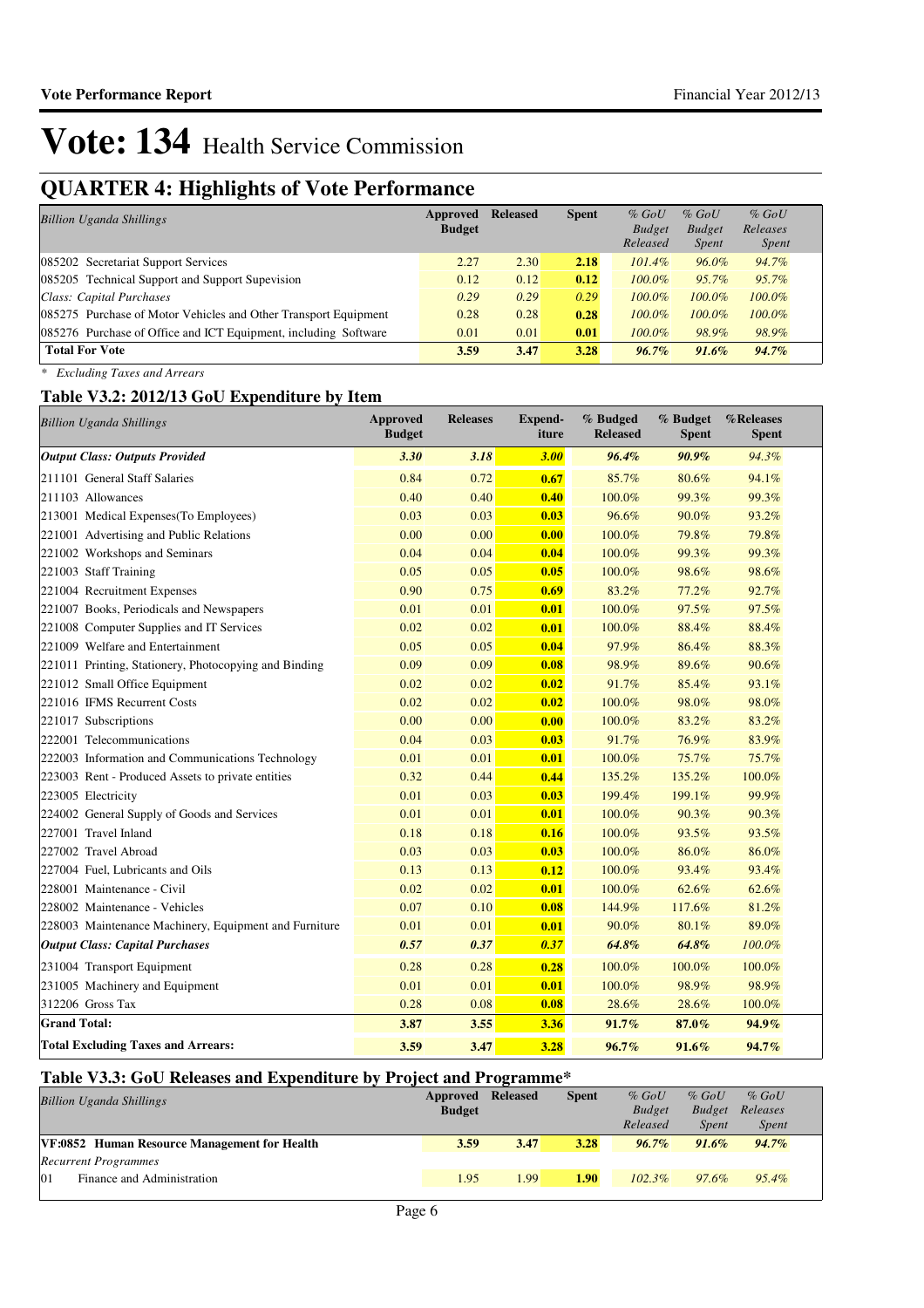## **QUARTER 4: Highlights of Vote Performance**

|      | <b>Billion Uganda Shillings</b>  | Approved<br><b>Budget</b> | <b>Released</b> | <b>Spent</b> | $%$ GoU<br><b>Budget</b><br>Released | $%$ GoU<br><b>Budget</b><br><i>Spent</i> | $%$ GoU<br>Releases<br><i>Spent</i> |
|------|----------------------------------|---------------------------|-----------------|--------------|--------------------------------------|------------------------------------------|-------------------------------------|
| 02   | Human Resource Management        | 1.26                      | 1.09            | 1.01         | 86.9%                                | $80.2\%$                                 | $92.3\%$                            |
| 03   | Internal Audit                   | 0.03                      | 0.03            | 0.03         | $100.0\%$                            | $90.5\%$                                 | 90.5%                               |
|      | Development Projects             |                           |                 |              |                                      |                                          |                                     |
| 0365 | <b>Health Service Commission</b> | 0.35                      | 0.35            | 0.34         | $100.0\%$                            | 99.4%                                    | 99.4%                               |
|      | <b>Total For Vote</b>            | 3.59                      | 3.47            | 3.28         | $96.7\%$                             | $91.6\%$                                 | $94.7\%$                            |

*\* Excluding Taxes and Arrears*

**Table V3.4: External Financing Releases and Expenditure by Project and Programme\***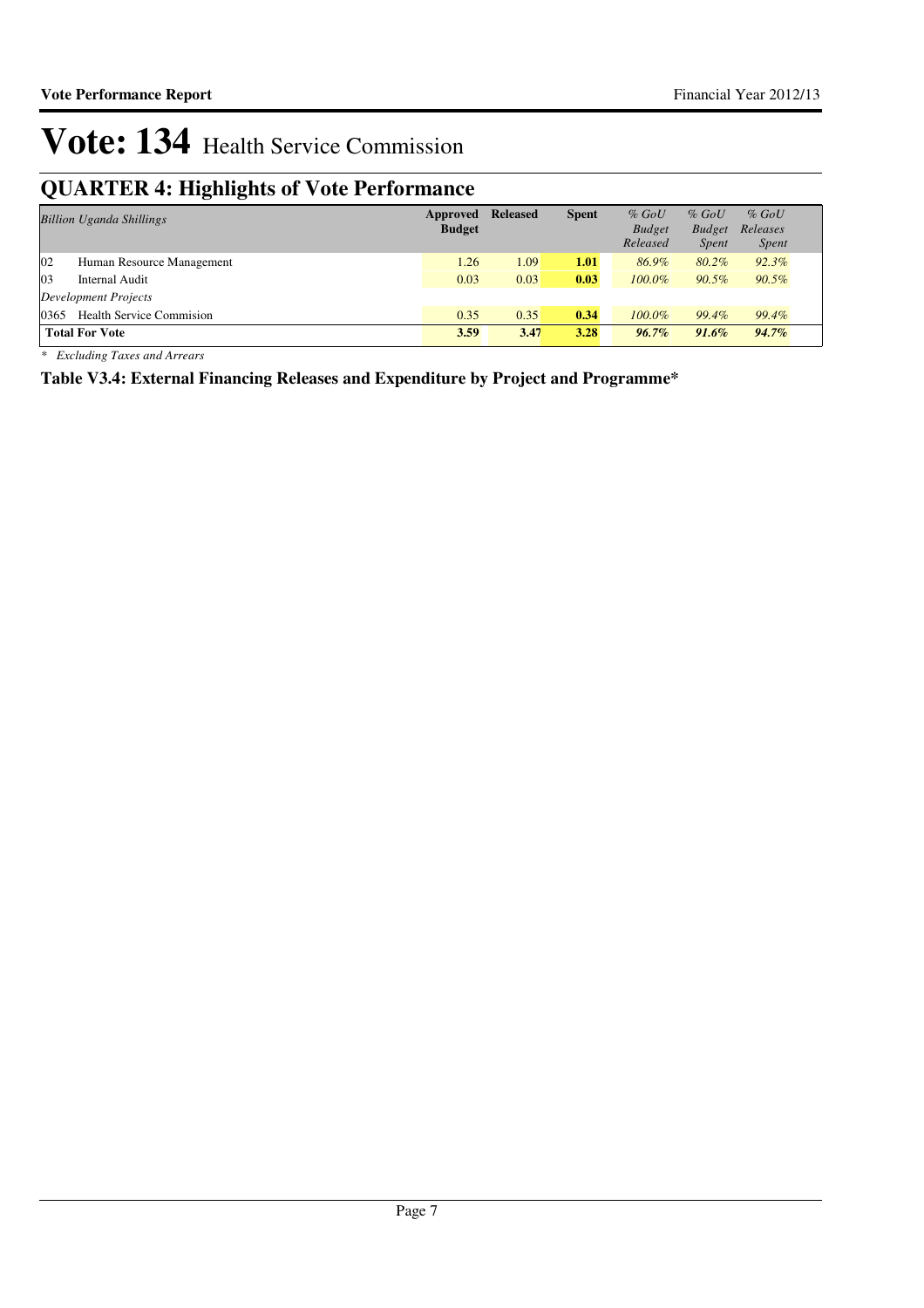## **QUARTER 4: Cumulative Outputs and Expenditure by End of Quarter**

| <b>Annual Planned Outputs and Cumulative Outputs Achieved by End of</b> | Cumulative Expenditures made by the End of the Quarter to |               |
|-------------------------------------------------------------------------|-----------------------------------------------------------|---------------|
| <b>Ouarter</b> (Quantity and Location)                                  | <b>Deliver Cumulative Outputs</b>                         | UShs Thousand |

### **Vote Function: 0852 Human Resource Management for Health**

*Recurrent Programmes*

*Programme 01 Finance and Administration*

*Outputs Provided*

**08 5202 Secretariat Support Services Output:**

|                                                                              | <b>Item</b>                                              | <b>Spent</b> |
|------------------------------------------------------------------------------|----------------------------------------------------------|--------------|
| <b>Annual Planned Outputs:</b>                                               | 211101 General Staff Salaries                            | 527,676      |
| 38 Secretariat Staff and 7 Members' salaries paid and statutory allowances   | 211103 Allowances                                        | 400,856      |
| for the 7 members of the Commission.                                         | 213001 Medical Expenses (To Employees)                   | 26,100       |
|                                                                              | 221001 Advertising and Public Relations                  | 1,996        |
| Paid for utilies and other goods and services consummed by the<br>Commission | 221007 Books, Periodicals and Newspapers                 | 12,867       |
| Cumulatie Outputs Achieved by the end of the Quarter:                        | 221008 Computer Supplies and IT Services                 | 13,255       |
| Secretariat Staff and Members' salaries and allowances paid.                 | 221009 Welfare and Entertainment                         | 40,303       |
|                                                                              | 221011 Printing, Stationery, Photocopying and            | 58,877       |
| Paid for utilities and other goods and services consummed by the             | <b>Binding</b>                                           |              |
| <b>Commission.</b>                                                           | 221012 Small Office Equipment                            | 20,486       |
| <b>Reasons for Variation in performance</b>                                  | 221016 IFMS Recurrent Costs                              | 19,600       |
| N/A                                                                          | 221017 Subscriptions                                     | 1,730        |
|                                                                              | 222001 Telecommunications                                | 27,677       |
|                                                                              | 222003 Information and Communications<br>Technology      | 7,574        |
|                                                                              | 223003 Rent - Produced Assets to private entities        | 438,203      |
|                                                                              | 223005 Electricity                                       | 28,048       |
|                                                                              | 224002 General Supply of Goods and Services              | 10,840       |
|                                                                              | 227001 Travel Inland                                     | 17,129       |
|                                                                              | 227002 Travel Abroad                                     | 26,422       |
|                                                                              | 227004 Fuel, Lubricants and Oils                         | 117,525      |
|                                                                              | 228001 Maintenance - Civil                               | 12,769       |
|                                                                              | 228002 Maintenance - Vehicles                            | 83,870       |
|                                                                              | 228003 Maintenance Machinery, Equipment and<br>Furniture | 8,011        |
|                                                                              | Total                                                    | 1,901,814    |
|                                                                              | <b>Wage Recurrent</b>                                    | 527,676      |
|                                                                              | <b>Non Wage Recurrent</b>                                | 1,374,138    |
|                                                                              | <b>NTR</b>                                               | 0            |
|                                                                              |                                                          |              |

### *Programme 02 Human Resource Management Outputs Provided*

**08 5201 Health Workers Recruitment services Output:**

### *Annual Planned Outputs:*

640 Health Workers for MoH Hqrs, NRH, RRH specialised units like UBTS, Prisons Health Service, UHI, UCI etc recruited

380 Health Workers recruited to populate both Naguru Hospital and KCCA Health Directorate.

*Cumulatie Outputs Achieved by the end of the Quarter:*

**The HSC recommended 3 Health Managers and 13 MOSG to H.E the President for appointment. The Commission appointed into Health Service 329 Health Workers. Handled 286 other Human Resource for Health cases which mostly included confirmations in appointment through regular submissions while a total of 1095 cases were processed at site in the RRHs of Moroto, Jinja, Masaka, Mbarara,** 

*Item Spent* 221004 Recruitment Expenses 637,014

Page 8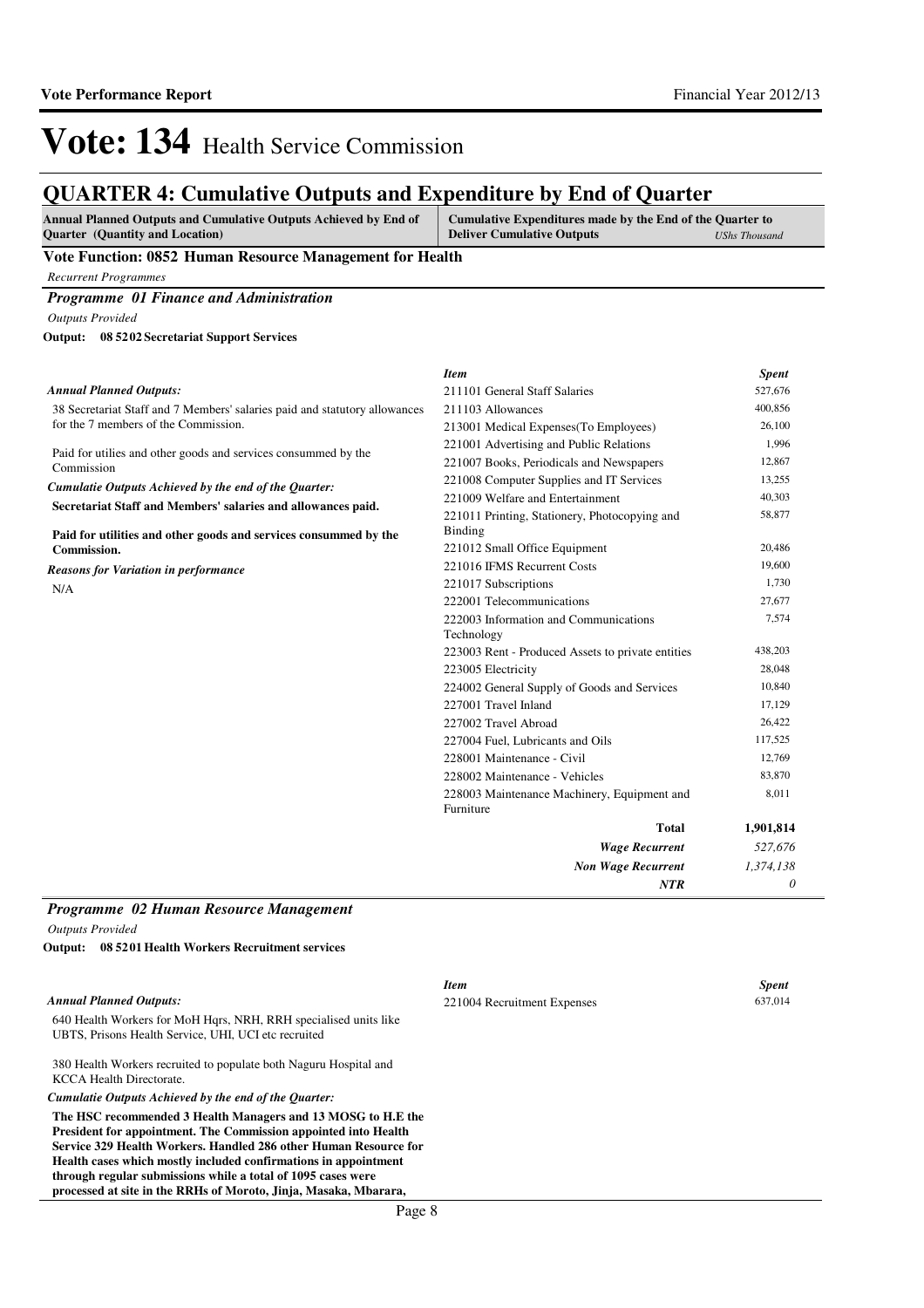## **QUARTER 4: Cumulative Outputs and Expenditure by End of Quarter**

| <b>Annual Planned Outputs and Cumulative Outputs Achieved by End of</b> | Cumulative Expenditures made by the End of the Quarter to |                      |
|-------------------------------------------------------------------------|-----------------------------------------------------------|----------------------|
| <b>Ouarter</b> (Quantity and Location)                                  | <b>Deliver Cumulative Outputs</b>                         | <b>UShs Thousand</b> |

### **Vote Function: 0852 Human Resource Management for Health**

*Recurrent Programmes*

*Programme 02 Human Resource Management*

**Kabale, Fortportal and Hoima.**

**Carried out the review of Job Descriptions (JDs) for KCCA oversight jobs**

**Held a technical meeting with KCCA, China- Uganda Friendship Hospital and MoH and mapped out implementation plans for the for the recruitment of Health Workers in KCCA HCs III and IV and China- Uganda Friendship Hospital**

**Arising from the advert of October 22, 2012 by MoH, data entry and shortling for 2,689 applicants carried out. Out of the 1,833 candidates interviewed, the Commission appointed 352 Health Workers on probation, promotion, transfer etc to fill 370 vacancies in HCs III & IV under KCCA. Handled 32 other Human Resource for Health issues during the exercise.** 

**The Commission issued Technical Guidance to 111 DSCs and training on the shortlisting tool during the nation-wide recruitment of Health Workers for HCs III and IV arising from the October 22, 2012 advert.**

**The Commission Members led teams that visited 36 districts for onsite monitoring of the recruitment exercise for Health Centres IV & III.**

### *Reasons for Variation in performance*

Lack of clearance for recruitment of Health Workers for Mulago and Butabika NRHs and a number of RRHs by Ministry of Public Service.

| 637,014 | <b>Total</b>              |
|---------|---------------------------|
|         | <b>Wage Recurrent</b>     |
| 637,014 | <b>Non Wage Recurrent</b> |
|         | <b>NTR</b>                |

### **08 5202 Secretariat Support Services Output:**

|                                                                                                                           | <b>Item</b>                                                                       | <b>Spent</b>     |
|---------------------------------------------------------------------------------------------------------------------------|-----------------------------------------------------------------------------------|------------------|
| Annual Planned Outputs:                                                                                                   | 211101 General Staff Salaries                                                     | 146,265          |
| Paid salaries to 11 Secretariat Staff.                                                                                    | 221002 Workshops and Seminars                                                     | 37,071           |
| Performance and Career enhancement training carried out for Staff of the<br>Commission in accordance to the Training Plan | 221003 Staff Training<br>221011 Printing, Stationery, Photocopying and<br>Binding | 50,076<br>19,969 |
| Sensitisation Workshop on Code of Conduct and Ethics for Health<br>Workers held                                           |                                                                                   |                  |

3,200 Copies of Code of Conduct and Ethics for Health Workers printed.

800 Copies of the HSC Guidelines for the Recruitment of Health Workers in LGs and Urban Authorities printed & disseminated.d.

**Paid salaries of Secretariat Staff.** *Cumulatie Outputs Achieved by the end of the Quarter:*

**Sponsored one (1) Senior Staff for a training Seminar for HR Managers.**

**Sponsored two (2) Staff for a training Seminar for Accountants under ESAAG**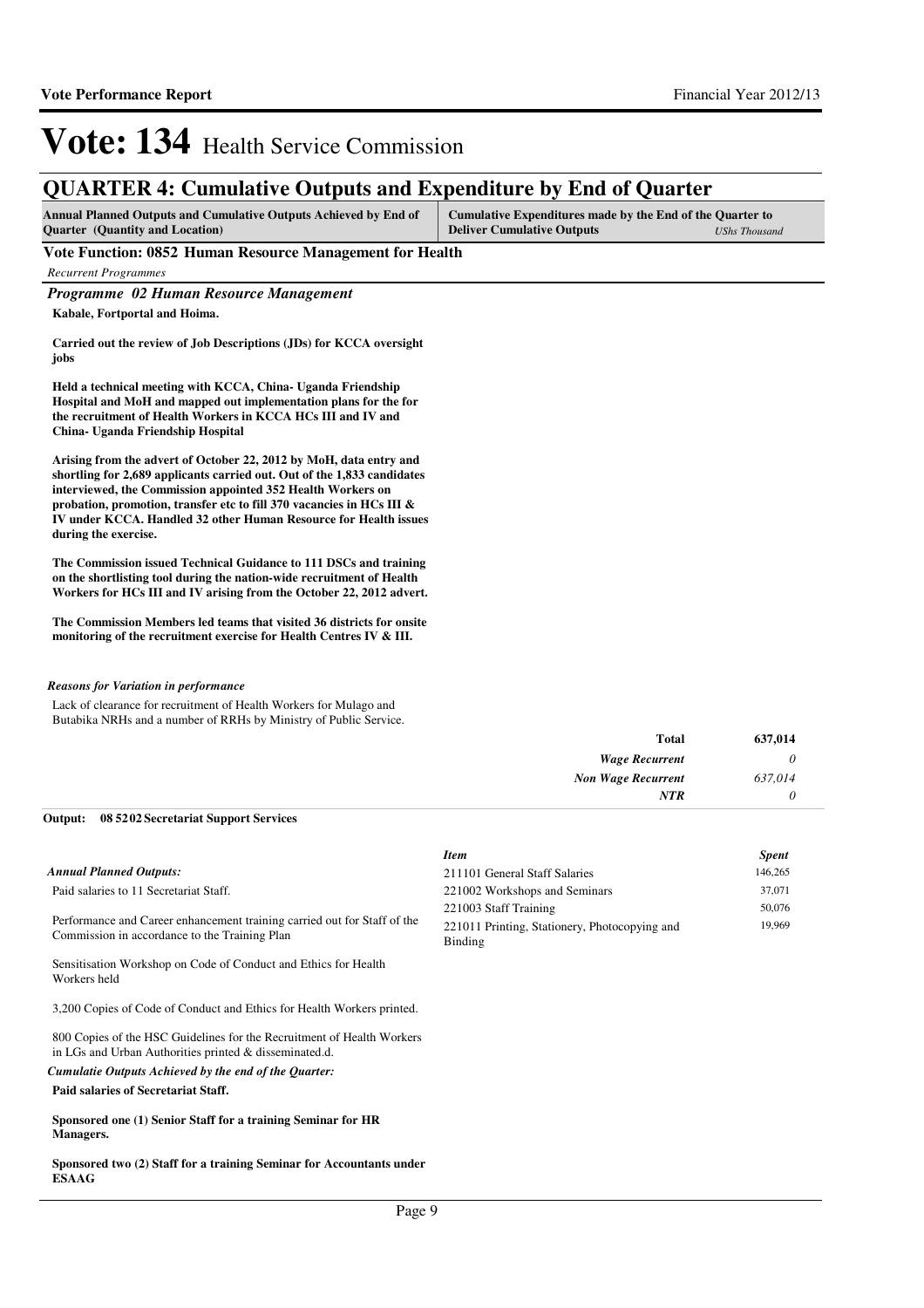## **QUARTER 4: Cumulative Outputs and Expenditure by End of Quarter**

| ∼                                                                                                                                                                         |                                                                                                |                      |
|---------------------------------------------------------------------------------------------------------------------------------------------------------------------------|------------------------------------------------------------------------------------------------|----------------------|
| <b>Annual Planned Outputs and Cumulative Outputs Achieved by End of</b><br><b>Ouarter</b> (Quantity and Location)                                                         | Cumulative Expenditures made by the End of the Quarter to<br><b>Deliver Cumulative Outputs</b> | <b>UShs Thousand</b> |
| Vote Function: 0852 Human Resource Management for Health                                                                                                                  |                                                                                                |                      |
| <b>Recurrent Programmes</b>                                                                                                                                               |                                                                                                |                      |
| Programme 02 Human Resource Management                                                                                                                                    |                                                                                                |                      |
| Sponsored one (1) Staff for a training seminar in Forensic Audit<br>Facilitated two (2) Senior Staff to attend a seminar on Public Health<br>Personnel in Beijing, China. |                                                                                                |                      |
| One Staff sponsored to a Post Graduate Diploma in Human Resorce<br>Management at UMI.                                                                                     |                                                                                                |                      |
| Supported HIV/AIDs infected Staff and held a VCT season and Health<br>Talk for staff.                                                                                     |                                                                                                |                      |

**Reviewed Schemes of Service for the Nursing Cadre leading to their release in November 2012**

**Participated in the drafting of Schemes of Service for Laboratory and Radiography Professionals**

**Reviewed the Draft Management Structures for General Hospitals and HCIVs and submitted report to MoH and MoPS.**

**Health Service Commission Client Service Charter cleared and passed for printing and dessemination.**

**Health Service Commission Regulations approved for gazzetting and printed**

**3,200 copies of HSC Code of Conduct and Ethics (revised) printed for dissemination.**

**HSC Regulations, Client Service Charter and Code of Conduct and Ethics launched.**

### *Reasons for Variation in performance*

Inadequate funds for the workshop on Code of Conduct as well as non completion of the review of the Health Workers Recruitment Guidelines

| 253,382 |
|---------|
| 146,265 |
| 107,116 |
|         |
|         |

**08 5205 Technical Support and Support Supevision Output:**

|                                                                        | <b>Item</b>          | <b>Spent</b> |
|------------------------------------------------------------------------|----------------------|--------------|
| Annual Planned Outputs:                                                | 227001 Travel Inland | 119,590      |
| Support Supervision carried out in 30 Districts and 4 RRHs             |                      |              |
| Technical Support to DSCs to 8 DSCs rendered.                          |                      |              |
| Cumulatie Outputs Achieved by the end of the Ouarter:                  |                      |              |
| Support Supervision carried out in 46 Districts and 13 RRHs            |                      |              |
| Technical Support to five (5) District Service Commissions (DSCs) i.e. |                      |              |
| Alebtong, Abim, Jinja, Mityana and Kaberamaido DSCs provided           |                      |              |
| Visited Mulago & Butabika NRHs, UBTS, China-Uganda Friendship          |                      |              |
| Hospital, Uganda Heart Institute, Uganda cancer Institute, Natural     |                      |              |
| Chemotherapeutic laboratories (NCTL) as well as the two Health         |                      |              |

**Centre IIIs of Kiruddu and Kawempe on familiarization and to**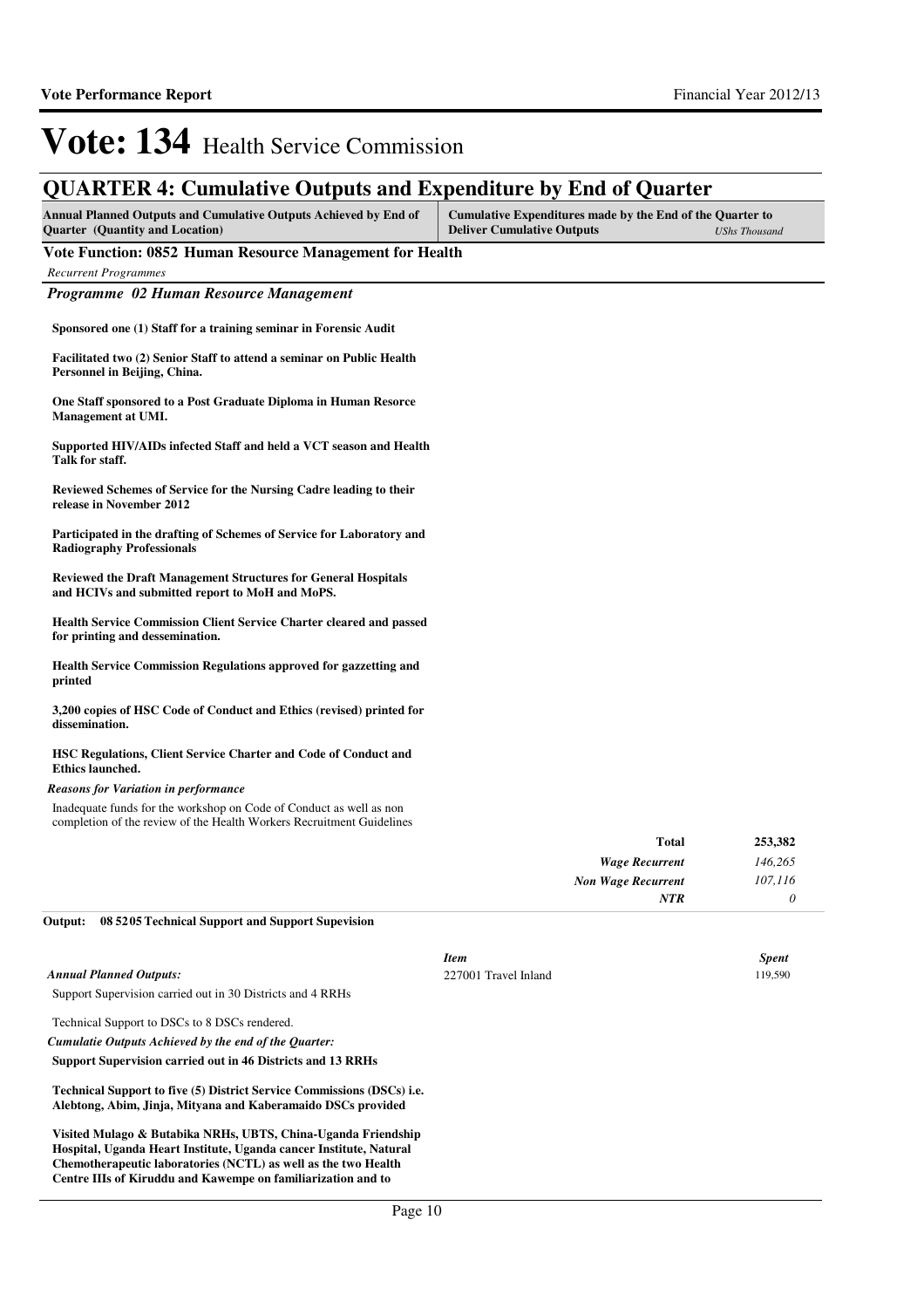| Annual Planned Outputs and Cumulative Outputs Achieved by End of                                                        | <b>QUARTER 4: Cumulative Outputs and Expenditure by End of Quarter</b><br>Cumulative Expenditures made by the End of the Quarter to |                           |                        |
|-------------------------------------------------------------------------------------------------------------------------|-------------------------------------------------------------------------------------------------------------------------------------|---------------------------|------------------------|
| Quarter (Quantity and Location)                                                                                         | <b>Deliver Cumulative Outputs</b>                                                                                                   |                           | <b>UShs Thousand</b>   |
| Vote Function: 0852 Human Resource Management for Health                                                                |                                                                                                                                     |                           |                        |
| <b>Recurrent Programmes</b>                                                                                             |                                                                                                                                     |                           |                        |
| Programme 02 Human Resource Management                                                                                  |                                                                                                                                     |                           |                        |
| handle various Human Resource for Health Management issues.                                                             |                                                                                                                                     |                           |                        |
| <b>Reasons for Variation in performance</b>                                                                             |                                                                                                                                     |                           |                        |
| N/A                                                                                                                     |                                                                                                                                     |                           |                        |
|                                                                                                                         |                                                                                                                                     | <b>Total</b>              | 119,590                |
|                                                                                                                         |                                                                                                                                     | <b>Wage Recurrent</b>     | 0                      |
|                                                                                                                         |                                                                                                                                     | <b>Non Wage Recurrent</b> | 119,590                |
|                                                                                                                         |                                                                                                                                     | <b>NTR</b>                | 0                      |
| Programme 03 Internal Audit                                                                                             |                                                                                                                                     |                           |                        |
| <b>Outputs Provided</b>                                                                                                 |                                                                                                                                     |                           |                        |
| <b>Output:</b> 08 52 02 Secretariat Support Services                                                                    |                                                                                                                                     |                           |                        |
|                                                                                                                         |                                                                                                                                     |                           |                        |
| <b>Annual Planned Outputs:</b>                                                                                          | Item<br>227001 Travel Inland                                                                                                        |                           | <b>Spent</b><br>27,145 |
| Reviewed the recruitment, selection and appointment processes of Health                                                 |                                                                                                                                     |                           |                        |
| Workers by the Commission                                                                                               |                                                                                                                                     |                           |                        |
| Monitored and supervised activities under taken by the Commission in the<br>RRHs & DSCs.                                |                                                                                                                                     |                           |                        |
| Asset management policies, staff status and welfare, store systems<br>reviewed.                                         |                                                                                                                                     |                           |                        |
| Commission governance, payroll, domestic arrears, final accounts,<br>commitment control returns etc audited.            |                                                                                                                                     |                           |                        |
| Cumulatie Outputs Achieved by the end of the Quarter:                                                                   |                                                                                                                                     |                           |                        |
| Carried out audit of payments on the IFMS system and report<br>submitted to MoFPED accordingly.                         |                                                                                                                                     |                           |                        |
| Payroll audit conducted and report submitted to MoFPED<br>accordingly.                                                  |                                                                                                                                     |                           |                        |
| <b>Carried out audit on Technical Support and Support Supervision</b><br>activities by the Commission in the Districts. |                                                                                                                                     |                           |                        |
| Final Accounts and NTR for FY 2011/12 audits conducted and report<br>submitted to MoFPED accordingly                    |                                                                                                                                     |                           |                        |
| Audit of Management of Vehicles conducted and report submitted to<br><b>MoFPED</b> accordingly                          |                                                                                                                                     |                           |                        |
| <b>Budget reallocations audited</b>                                                                                     |                                                                                                                                     |                           |                        |
| Asset disposal process audited                                                                                          |                                                                                                                                     |                           |                        |
| Motor Vehicle maintainance and repairs audited.                                                                         |                                                                                                                                     |                           |                        |
| Audit of payments on the IFMS system carried out.                                                                       |                                                                                                                                     |                           |                        |
| <b>Reasons for Variation in performance</b>                                                                             |                                                                                                                                     |                           |                        |
| N/A                                                                                                                     |                                                                                                                                     |                           |                        |
|                                                                                                                         |                                                                                                                                     | <b>Total</b>              | 27,145                 |

| ------                    | ----     |
|---------------------------|----------|
| <b>Wage Recurrent</b>     | $\theta$ |
| <b>Non Wage Recurrent</b> | 27.145   |
| NTR                       | 0        |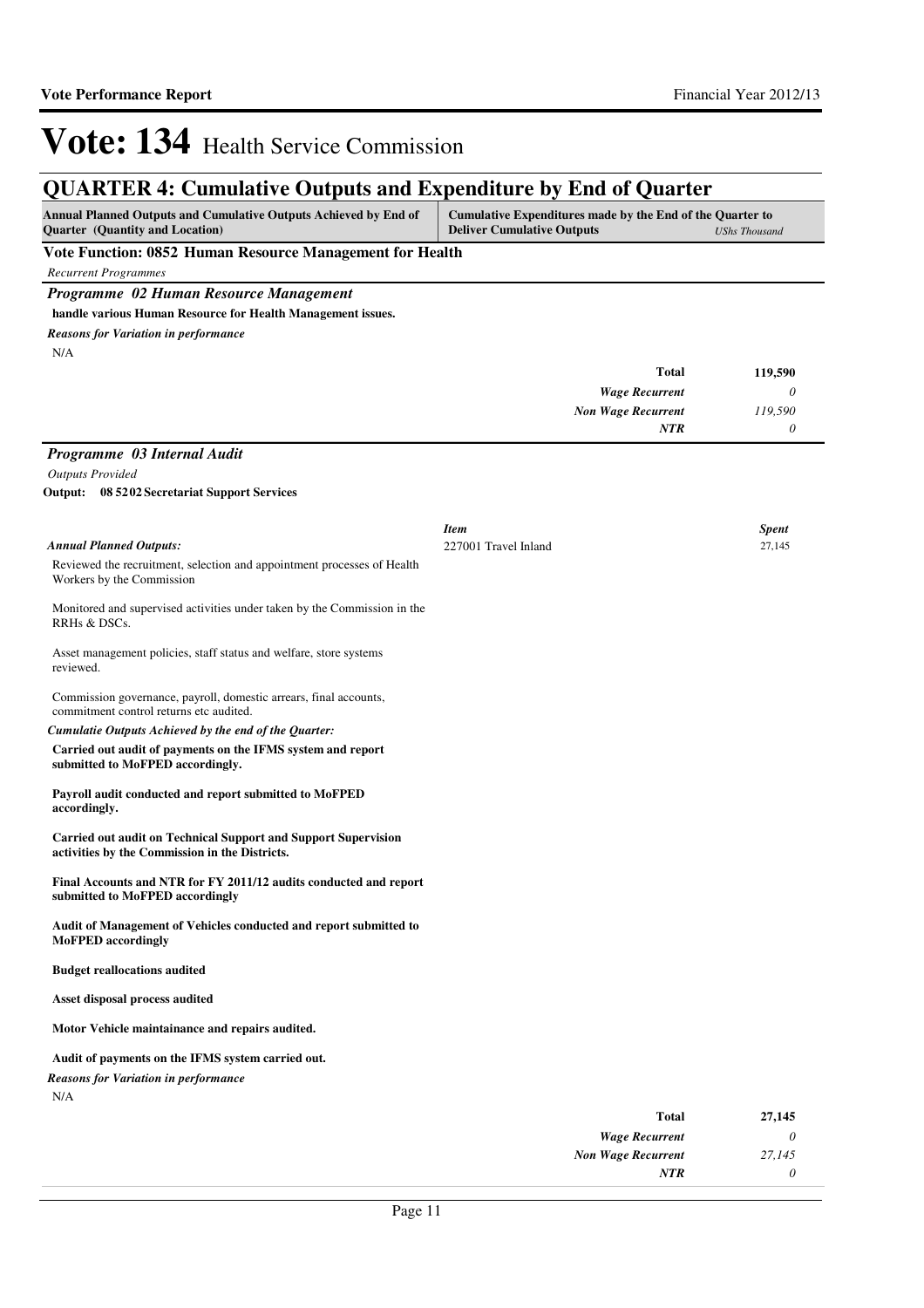**on the systems conducted.**

# Vote: 134 Health Service Commission

## **QUARTER 4: Cumulative Outputs and Expenditure by End of Quarter**

| QUANTEN 4. Cumulative Outputs and Expenditure by Eind of Quarter<br>Annual Planned Outputs and Cumulative Outputs Achieved by End of<br>Cumulative Expenditures made by the End of the Quarter to |                                           |                         |
|---------------------------------------------------------------------------------------------------------------------------------------------------------------------------------------------------|-------------------------------------------|-------------------------|
| Quarter (Quantity and Location)                                                                                                                                                                   | <b>Deliver Cumulative Outputs</b>         | <b>UShs Thousand</b>    |
| Vote Function: 0852 Human Resource Management for Health                                                                                                                                          |                                           |                         |
| <b>Development Projects</b>                                                                                                                                                                       |                                           |                         |
| <b>Project 0365 Health Service Commision</b>                                                                                                                                                      |                                           |                         |
| Capital Purchases                                                                                                                                                                                 |                                           |                         |
| Output: 08 5275 Purchase of Motor Vehicles and Other Transport Equipment                                                                                                                          |                                           |                         |
|                                                                                                                                                                                                   |                                           |                         |
| <b>Annual Planned Outputs:</b>                                                                                                                                                                    | <b>Item</b><br>231004 Transport Equipment | <b>Spent</b><br>279,977 |
| 2 Motor Vehicles procured,                                                                                                                                                                        |                                           |                         |
| Cumulatie Outputs Achieved by the end of the Quarter:                                                                                                                                             |                                           |                         |
| Two (2) Vehicles procured and delivered.                                                                                                                                                          |                                           |                         |
| <b>Reasons for Variation in performance</b>                                                                                                                                                       |                                           |                         |
| N/A                                                                                                                                                                                               |                                           |                         |
|                                                                                                                                                                                                   | <b>Total</b>                              | 279,977                 |
|                                                                                                                                                                                                   | <b>GoU</b> Development                    | 279,977                 |
|                                                                                                                                                                                                   | <b>External Financing</b>                 | 0                       |
|                                                                                                                                                                                                   | NTR                                       | 0                       |
| 08 5276 Purchase of Office and ICT Equipment, including Software<br>Output:                                                                                                                       |                                           |                         |
|                                                                                                                                                                                                   |                                           |                         |
|                                                                                                                                                                                                   | <b>Item</b>                               | <b>Spent</b>            |
| <b>Annual Planned Outputs:</b><br>2 Desktop Computers, 2 Printers and 3 UPSs purchased                                                                                                            | 231005 Machinery and Equipment            | 7,713                   |
| Cumulatie Outputs Achieved by the end of the Quarter:                                                                                                                                             |                                           |                         |
| Fifteen (15) UPSs procured and delivered.                                                                                                                                                         |                                           |                         |
|                                                                                                                                                                                                   |                                           |                         |
| Two (2) Desktop Computers and 2 Printers procured and delivered.                                                                                                                                  |                                           |                         |
| <b>Reasons for Variation in performance</b>                                                                                                                                                       |                                           |                         |
| N/A                                                                                                                                                                                               |                                           |                         |
|                                                                                                                                                                                                   | <b>Total</b>                              | 7,713                   |
|                                                                                                                                                                                                   | <b>GoU</b> Development                    | 7,713                   |
|                                                                                                                                                                                                   | <b>External Financing</b><br>NTR          | 0<br>$\theta$           |
|                                                                                                                                                                                                   |                                           |                         |
| <b>Outputs Provided</b><br>Output: 08 5201 Health Workers Recruitment services                                                                                                                    |                                           |                         |
|                                                                                                                                                                                                   |                                           |                         |
|                                                                                                                                                                                                   | <b>Item</b>                               | <b>Spent</b>            |
| <b>Annual Planned Outputs:</b>                                                                                                                                                                    | 221004 Recruitment Expenses               | 57.058                  |
| Selection Examination Division of the Commission operationalised                                                                                                                                  |                                           |                         |
| An e-recruitment Information System designed and implimented.<br>Competency Profiling for High Level Health Managers and Clinical posts                                                           |                                           |                         |
| carried out.                                                                                                                                                                                      |                                           |                         |
| Review of the HSC Recruitment Guidelines for Health Workers to bring on                                                                                                                           |                                           |                         |
| board uncatered for cadres conducted.                                                                                                                                                             |                                           |                         |
| Cumulatie Outputs Achieved by the end of the Quarter:<br>Installation and hosting of the eRecruitment system carried out. A                                                                       |                                           |                         |
| quick access link for the 1st prototype of the e-recruitment system                                                                                                                               |                                           |                         |
| (www.erecruitment.hsc.ug) created on the Commission website                                                                                                                                       |                                           |                         |
| (www.hsc.go.ug). Reviews and upgrades of the eRecruitment system<br>continued.                                                                                                                    |                                           |                         |
|                                                                                                                                                                                                   |                                           |                         |
| Configuration of e-shortlisting tool and the Human Resource<br>Management system on the Commission server; and training of Staff                                                                  |                                           |                         |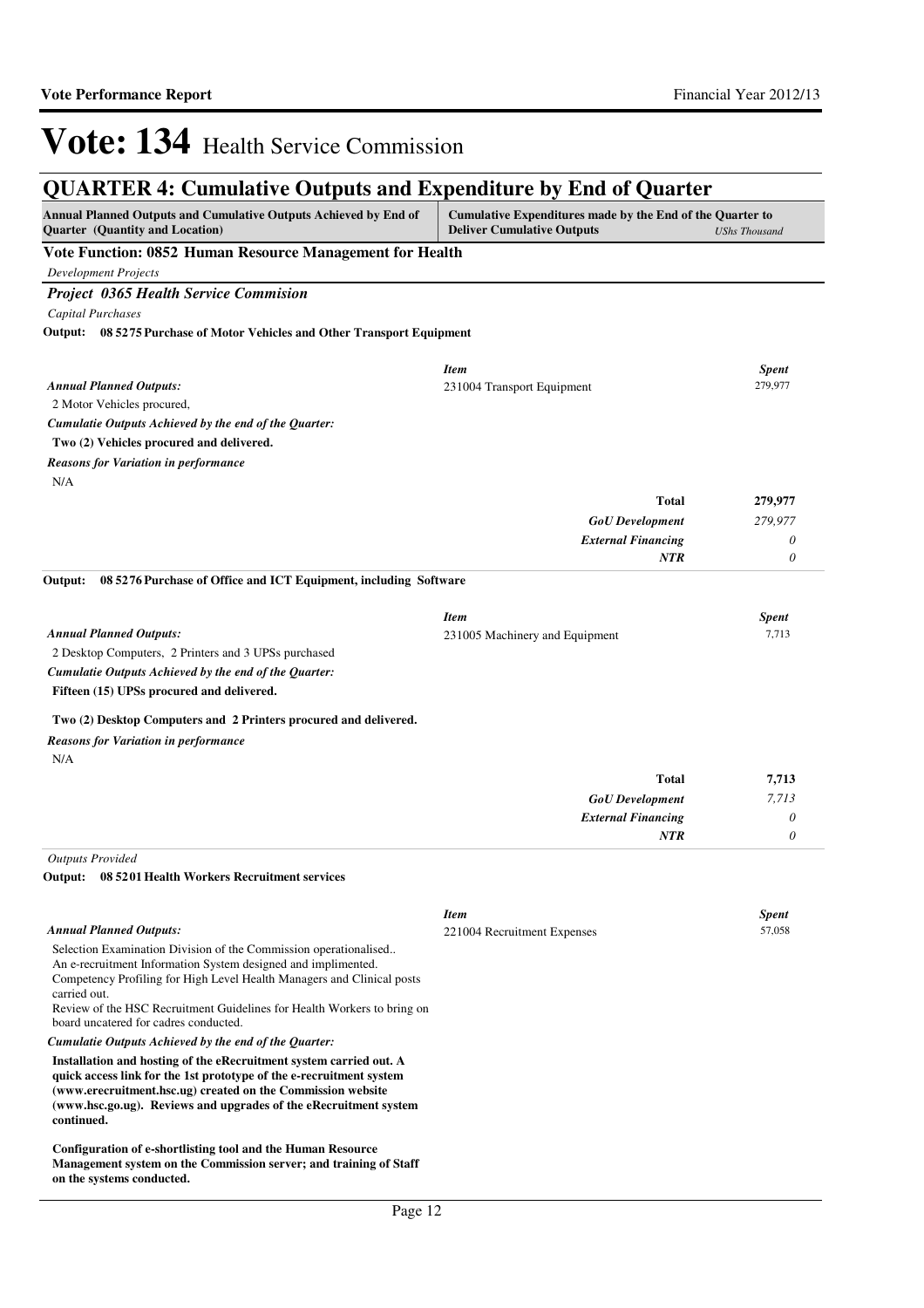## **QUARTER 4: Cumulative Outputs and Expenditure by End of Quarter**

| <b>Annual Planned Outputs and Cumulative Outputs Achieved by End of</b> | Cumulative Expenditures made by the End of the Quarter to |               |
|-------------------------------------------------------------------------|-----------------------------------------------------------|---------------|
| <b>Quarter</b> (Quantity and Location)                                  | <b>Deliver Cumulative Outputs</b>                         | UShs Thousand |

### **Vote Function: 0852 Human Resource Management for Health**

*Development Projects*

*Project 0365 Health Service Commision*

 **A draft profiles for the posts of Director General Health Services, Director Health Services (Planning & Development), and Director Health Services (Community and Clinical Health Services) produced. Work on competency profiling continued**

**Zero Draft of JDs and Specification for the identified previously uncatered for jobs produced. Categorization of identified previously uncatered for jobs carried out.**

**Review of the current Recruitment Guidelines to align the job purpose, Key Outputs, Key Activities, Person Specifications plus developing required job Competencies continued.**

### Lack of funds *Reasons for Variation in performance*

| <b>Total</b>              | 57,058    |
|---------------------------|-----------|
| <b>GoU</b> Development    | 57,058    |
| <b>External Financing</b> | 0         |
| <b>NTR</b>                | $\theta$  |
| <b>GRAND TOTAL</b>        | 3,283,692 |
| <b>Wage Recurrent</b>     | 673,941   |
| <b>Non Wage Recurrent</b> | 2,265,003 |
| <b>GoU</b> Development    | 344,748   |
| <b>External Financing</b> | $\theta$  |
| <b>NTR</b>                | $\theta$  |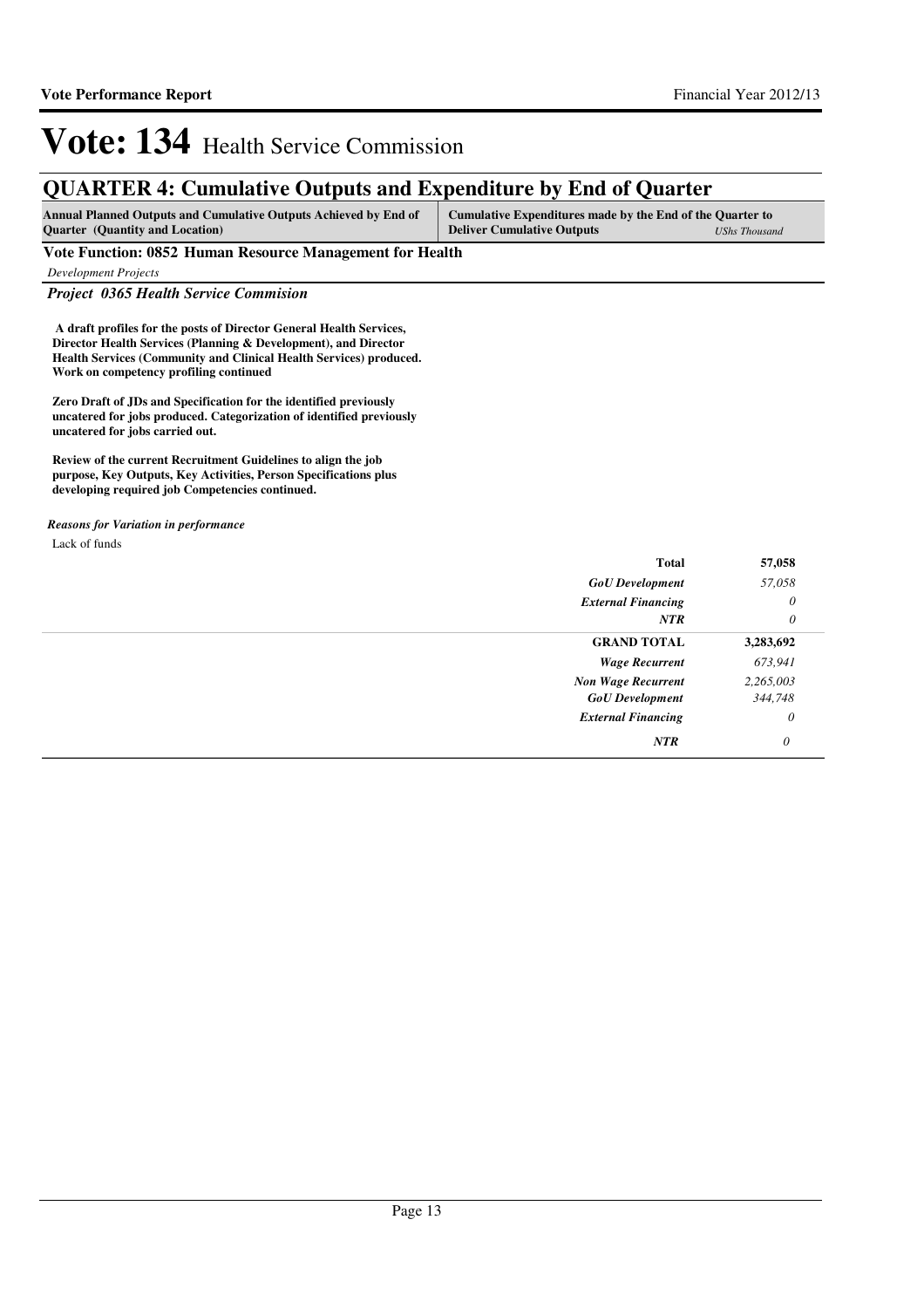**Experiments** *UShs Thousand*

# Vote: 134 Health Service Commission

## **QUARTER 4: Outputs and Expenditure in Quarter**

### **Vote Function: 0852 Human Resource Management for Health**

*Recurrent Programmes*

*Programme 01 Finance and Administration*

*Outputs Provided*

**08 5202 Secretariat Support Services Output:**

| <b>Item</b>                                              | <b>Spent</b>                                                                                 |
|----------------------------------------------------------|----------------------------------------------------------------------------------------------|
| 211101 General Staff Salaries                            | 135,205                                                                                      |
| 211103 Allowances                                        | 96,187                                                                                       |
| 213001 Medical Expenses (To Employees)                   | 4,202                                                                                        |
| 221001 Advertising and Public Relations                  | 1,496                                                                                        |
| 221007 Books, Periodicals and Newspapers                 | 3,372                                                                                        |
| 221008 Computer Supplies and IT Services                 | 4,258                                                                                        |
| 221009 Welfare and Entertainment                         | 10,210                                                                                       |
| 221011 Printing, Stationery, Photocopying and            | 25,799                                                                                       |
|                                                          |                                                                                              |
|                                                          | 7,885                                                                                        |
|                                                          | 4,100                                                                                        |
| 221017 Subscriptions                                     | 1.730                                                                                        |
| 222001 Telecommunications                                | 7,357                                                                                        |
| 222003 Information and Communications                    | 5,273                                                                                        |
|                                                          |                                                                                              |
| 223003 Rent - Produced Assets to private entities        | 216,117                                                                                      |
| 223005 Electricity                                       | 17.549                                                                                       |
| 224002 General Supply of Goods and Services              | 570                                                                                          |
| 227001 Travel Inland                                     | 4,475                                                                                        |
| 227002 Travel Abroad                                     | 11,322                                                                                       |
| 227004 Fuel, Lubricants and Oils                         | 31,737                                                                                       |
| 228001 Maintenance - Civil                               | 7,232                                                                                        |
| 228002 Maintenance - Vehicles                            | 53,337                                                                                       |
| 228003 Maintenance Machinery, Equipment and<br>Furniture | 3,225                                                                                        |
| <b>Total</b>                                             | 652,637                                                                                      |
| <b>Wage Recurrent</b>                                    | 135,205                                                                                      |
| <b>Non Wage Recurrent</b>                                | 517,432                                                                                      |
| <b>NTR</b>                                               | 0                                                                                            |
|                                                          | <b>Binding</b><br>221012 Small Office Equipment<br>221016 IFMS Recurrent Costs<br>Technology |

### *Programme 02 Human Resource Management Outputs Provided*

**08 5201 Health Workers Recruitment services Output:**

### *Outputs Planned in Quarter:*

Recruitment to fill vacancies in Kabale RRH and filling of residual vacancies for Mulago & Butabika NRHs; Moroto & Jinja RRHs; as well as filling of KCCA oversight jobs; carried out.

Handling of Human Resource for Health issues in Kabale, Mbarara and Fortportal RRHs undertaken.

### *Actual Outputs Achieved in Quarter:*

**The HSC recommended 10 MOSG to H.E the President for appointment. The Commission appointed into Health Service 104 Health Workers. Handled 1095 Human Resource for Health cases at site in the RRHs of Moroto, Jinja, Masaka, Mbarara, Kabale,** 

*Item Spent* 221004 Recruitment Expenses 246,307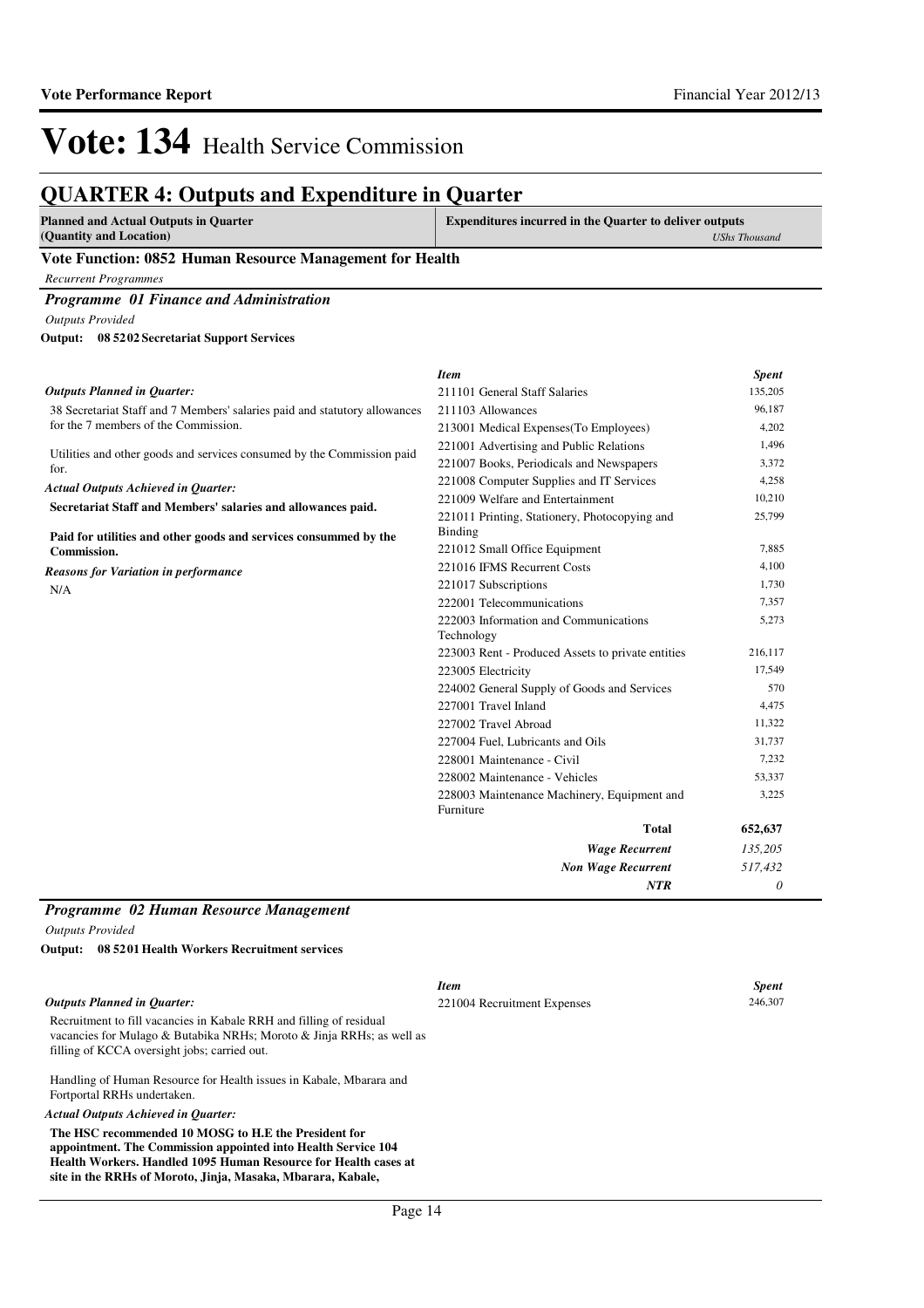## **QUARTER 4: Outputs and Expenditure in Quarter**

| <b>Planned and Actual Outputs in Quarter</b> | <b>Expenditures incurred in the Quarter to deliver outputs</b> |  |
|----------------------------------------------|----------------------------------------------------------------|--|
| (Quantity and Location)                      | UShs Thousand                                                  |  |
| ______<br>the property of the control of the |                                                                |  |

### **Vote Function: 0852 Human Resource Management for Health**

*Recurrent Programmes*

### *Programme 02 Human Resource Management*

**Fortportal and Hoima.**

*Reasons for Variation in performance*

Lack of clearance for recruitment of Health Workers for Mulago and Butabika NRHs and a number of RRHs by Ministry of Public Service.

| Total                     | 246,307 |
|---------------------------|---------|
| <b>Wage Recurrent</b>     | U       |
| <b>Non Wage Recurrent</b> | 246,307 |
| <b>NTR</b>                |         |

### **08 5202 Secretariat Support Services Output:**

Copies of HSC Regulations printed.

|                                                              | <b>Item</b>                                   | <b>Spent</b> |
|--------------------------------------------------------------|-----------------------------------------------|--------------|
| <b>Outputs Planned in Quarter:</b>                           | 211101 General Staff Salaries                 | 36,706       |
| Paid salaries to 11 Secretariat Staff.                       | 221002 Workshops and Seminars                 | 12.387       |
|                                                              | 221003 Staff Training                         | 13.011       |
| HIV/AIDS Awareness on Prevention & Positive Living conducted | 221011 Printing, Stationery, Photocopying and | 10,473       |
|                                                              | Binding                                       |              |

1,000 copies of Health Service Commission Client Service Charter printed.

Health Workers Code of Conduct and Ethics updated and 3,000 copies printed.

Both HSC Regulations and Client Service Charter launched.

A 4 day capacity building Workshop for Directors, Administrators, and HR Officers of MoH, NRHs, Specialised Health Institutions, PHS and HSC carried out.

Formulation of new HSC Training Plan carried out.

Visits to MoPS and MoH Planning Directorate and HR Department to discuss HRH issues particularly JDs, Schemes of Service, restructuring of HSC, deployment, welfare and terms and conditons of service etc; undertaken.

Engagement of Health Professional Councils, Professional Associations, MoES etc on matters of trainings and qualifications of Health Practioners.

## *Actual Outputs Achieved in Quarter:*

**Paid salaries to 11 Secretariat Staff.**

**Supported HIV/AIDs infected Staff and held a VCT season and Health Talk for staff.**

**Health Service Commission Client Service Charter printed for dissemination.**

**Health Service Commission Regulations approved, gazzetted and printed**

**3,200 copies of HSC Code of Conduct and Ethics (revised) printed for dissemination.**

**HSC Regulations, Client Service Charter and Code of Conduct and**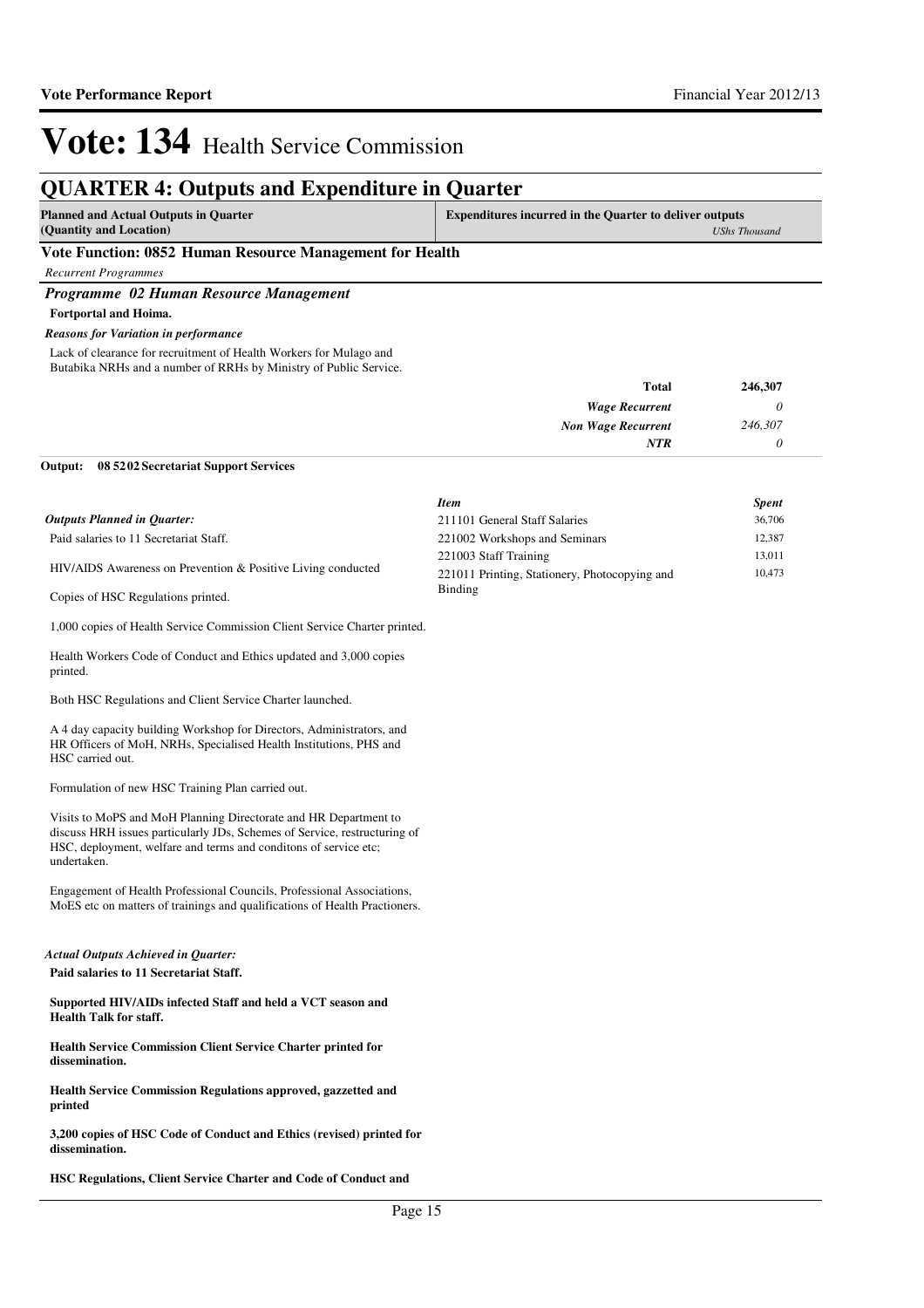### **QUARTER 4: Outputs and Expenditure in Quarter Planned and Actual Outputs in Quarter (Quantity and Location) Expenditures incurred in the Quarter to deliver outputs**  *UShs Thousand* **Vote Function: 0852 Human Resource Management for Health** *Recurrent Programmes Programme 02 Human Resource Management* **Ethics launched.** *Wage Recurrent Non Wage Recurrent* **Total** *36,706 35,871 0* **72,577** *NTR* Inadequate funds for the workshop on Code of Conduct as well as non completion of the review of the Health Workers Recruitment Guidelines *Reasons for Variation in performance* Support Supervision carried out in 15 Districts and 2 RRHs Technical Support to DSCs rendered to 2 DSCs. **Support Supervision carried out in 21 Districts and 13 RRHs 08 5205 Technical Support and Support Supevision** *Wage Recurrent Non Wage Recurrent* **Total** *0 47,557 0* **47,557** *Actual Outputs Achieved in Quarter: Outputs Planned in Quarter:* **Output:** *NTR* N/A *Reasons for Variation in performance Item Spent* 227001 Travel Inland 47,557 *Programme 03 Internal Audit Outputs Provided* Audit of payments on the IFMS system carried out. Product of audit report on recruitment. **Production of audit report on recruitment. Support supervision and technical support activities audited Budget reallocations audited Asset disposal process audited Motor Vehicle maintainance and repairs audited. Audit of payments on the IFMS system carried out. 08 5202 Secretariat Support Services Output: Total 10,281** *Actual Outputs Achieved in Quarter: Outputs Planned in Quarter:* N/A *Reasons for Variation in performance Item Spent* 227001 Travel Inland 10,281

| 10,401 | 1 otal                    |
|--------|---------------------------|
|        | <b>Wage Recurrent</b>     |
| 10,281 | <b>Non Wage Recurrent</b> |
|        | <b>NTR</b>                |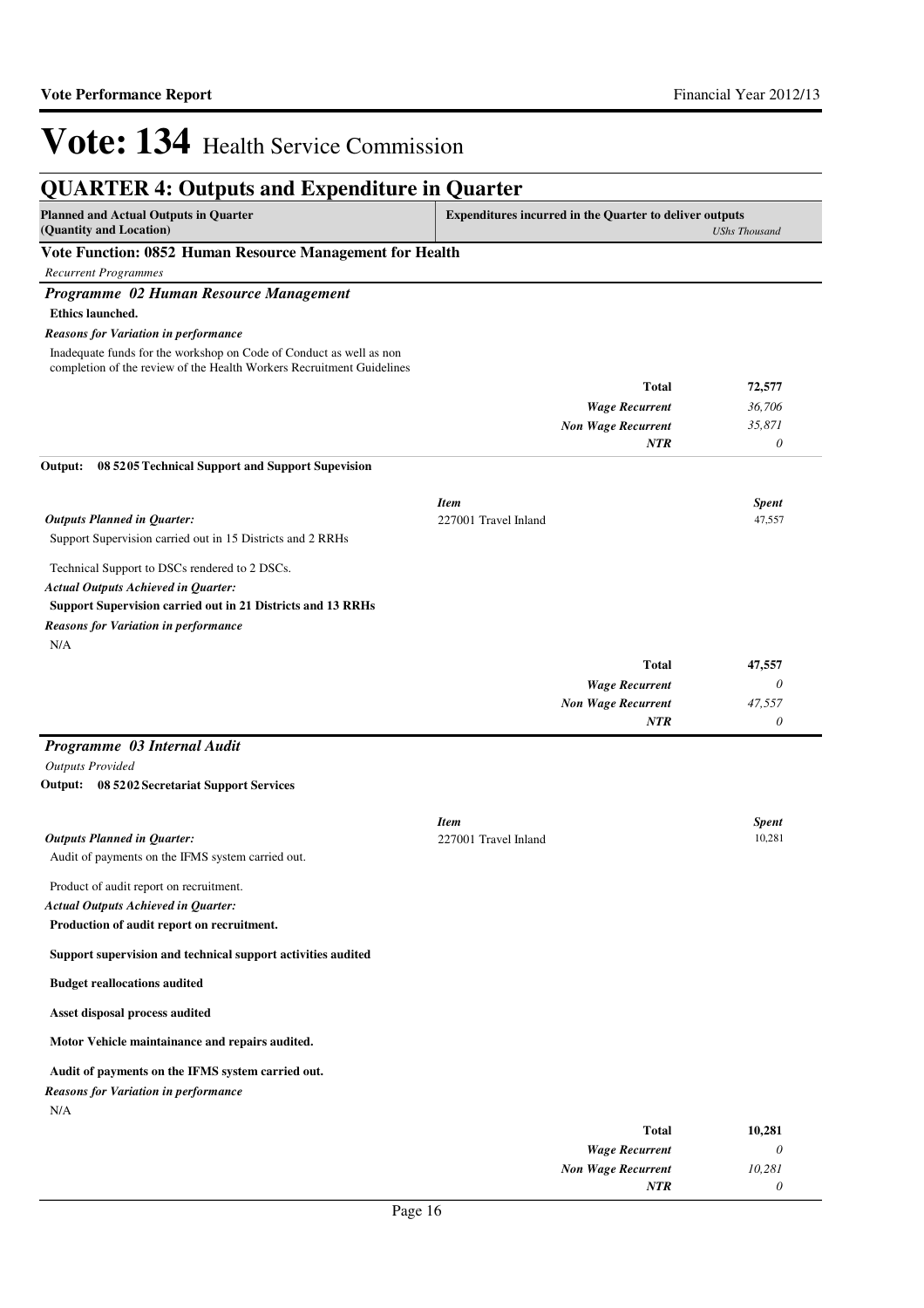| <b>QUARTER 4: Outputs and Expenditure in Quarter</b>                                                                                                              |                                                     |                     |  |
|-------------------------------------------------------------------------------------------------------------------------------------------------------------------|-----------------------------------------------------|---------------------|--|
| <b>Planned and Actual Outputs in Quarter</b><br><b>Expenditures incurred in the Quarter to deliver outputs</b><br>(Quantity and Location)<br><b>UShs Thousand</b> |                                                     |                     |  |
| Vote Function: 0852 Human Resource Management for Health                                                                                                          |                                                     |                     |  |
| <b>Recurrent Programmes</b>                                                                                                                                       |                                                     |                     |  |
| Programme 03 Internal Audit                                                                                                                                       |                                                     |                     |  |
| <b>Development Projects</b>                                                                                                                                       |                                                     |                     |  |
| <b>Project 0365 Health Service Commision</b>                                                                                                                      |                                                     |                     |  |
| Capital Purchases                                                                                                                                                 |                                                     |                     |  |
| Output: 08 5275 Purchase of Motor Vehicles and Other Transport Equipment                                                                                          |                                                     |                     |  |
|                                                                                                                                                                   | <b>Item</b>                                         | <b>Spent</b>        |  |
| <b>Outputs Planned in Quarter:</b>                                                                                                                                | 231004 Transport Equipment                          | 278,012             |  |
| Procurement process for the two (2) already delivered vehicles concluded.<br><b>Actual Outputs Achieved in Quarter:</b>                                           |                                                     |                     |  |
| Two (2) Motor Vehicles procured and delivered                                                                                                                     |                                                     |                     |  |
| <b>Reasons for Variation in performance</b>                                                                                                                       |                                                     |                     |  |
| N/A                                                                                                                                                               |                                                     |                     |  |
|                                                                                                                                                                   | <b>Total</b>                                        | 278,012             |  |
|                                                                                                                                                                   | <b>GoU</b> Development<br><b>External Financing</b> | 278,012<br>$\theta$ |  |
|                                                                                                                                                                   | <b>NTR</b>                                          | 0                   |  |
| 08 5276 Purchase of Office and ICT Equipment, including Software<br>Output:                                                                                       |                                                     |                     |  |
|                                                                                                                                                                   | <b>Item</b>                                         | Spent               |  |
| <b>Outputs Planned in Quarter:</b>                                                                                                                                | 231005 Machinery and Equipment                      | 7,713               |  |
| Procurement process for 2 Desktop Computers, 2 Printers and 11 UPSs<br>completed                                                                                  |                                                     |                     |  |
| <b>Actual Outputs Achieved in Quarter:</b>                                                                                                                        |                                                     |                     |  |
| Two (2) Desktop Computers, 2 Printers and 15 UPSs procured and<br>delivered                                                                                       |                                                     |                     |  |
| <b>Reasons for Variation in performance</b>                                                                                                                       |                                                     |                     |  |
| N/A                                                                                                                                                               |                                                     |                     |  |
|                                                                                                                                                                   | <b>Total</b>                                        | 7,713               |  |
|                                                                                                                                                                   | <b>GoU</b> Development<br><b>External Financing</b> | 7,713<br>$\theta$   |  |
|                                                                                                                                                                   | NTR                                                 | $\theta$            |  |
| <b>Outputs Provided</b>                                                                                                                                           |                                                     |                     |  |
| Output: 08 5201 Health Workers Recruitment services                                                                                                               |                                                     |                     |  |
|                                                                                                                                                                   | <b>Item</b>                                         | Spent               |  |
| <b>Outputs Planned in Quarter:</b>                                                                                                                                | 221004 Recruitment Expenses                         | 52,018              |  |
| Completion of eRecruitment System development, Staff Training,<br>Stakeholders system functional awareness and roll out.                                          |                                                     |                     |  |
| Stakeholders' Consultative meetings on competency profiling continued.                                                                                            |                                                     |                     |  |
| Competency Profiling for High Level Health Managers and Clinical posts<br>carried out and Draft Report produced.                                                  |                                                     |                     |  |
| Review of the HSC Recruitment Guidelines for Health Workers continued.                                                                                            |                                                     |                     |  |
| Actual Outputs Achieved in Quarter:<br>None                                                                                                                       |                                                     |                     |  |

### *Reasons for Variation in performance*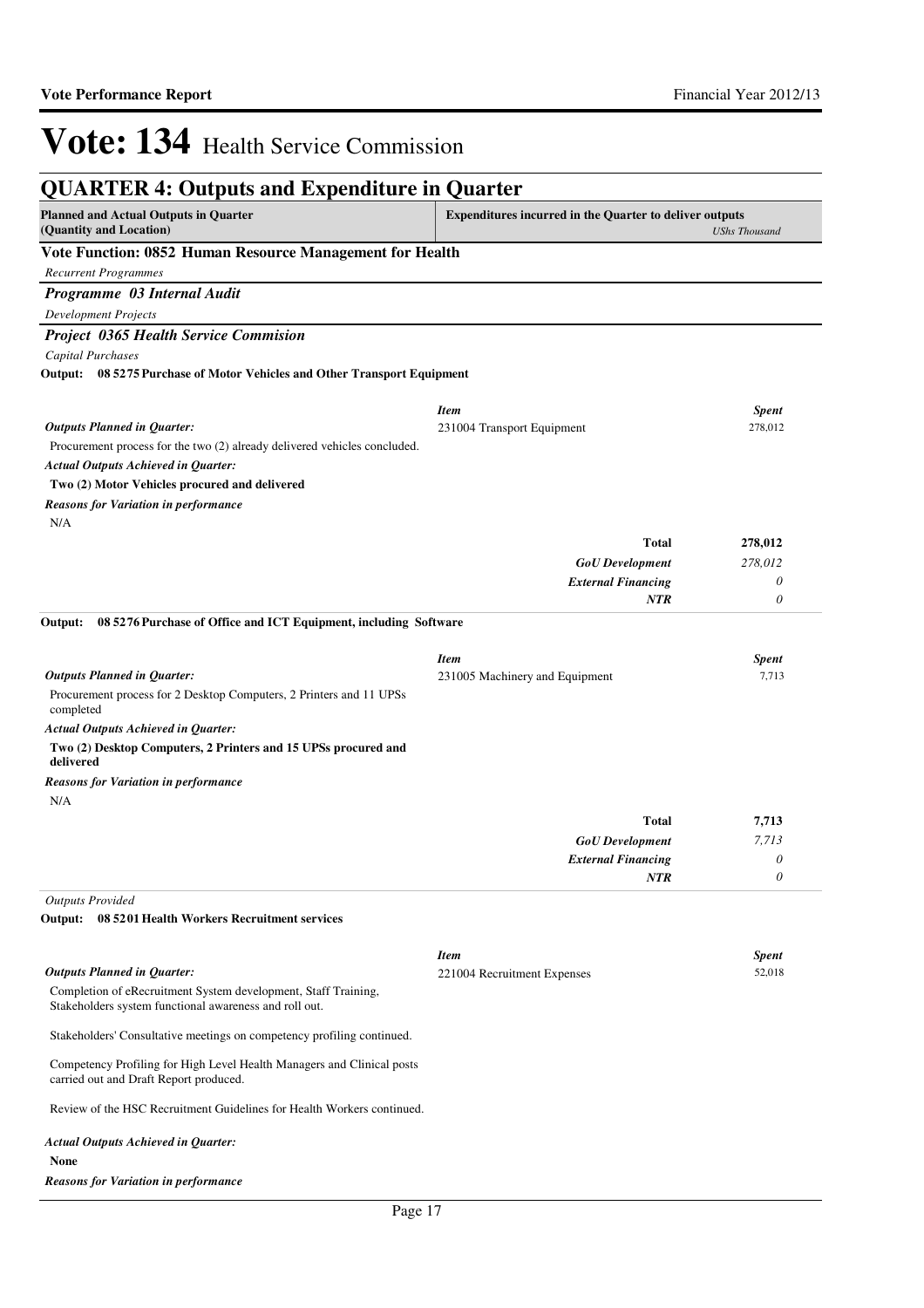*UShs Thousand*

# Vote: 134 Health Service Commission

## **QUARTER 4: Outputs and Expenditure in Quarter**

| <b>Planned and Actual Outputs in Quarter</b> | <b>Expenditures incurred in the Quarter to deliver outputs</b> |
|----------------------------------------------|----------------------------------------------------------------|
| (Quantity and Location)                      | UShs Tl                                                        |

## **Vote Function: 0852 Human Resource Management for Health**

*Development Projects*

## *Project 0365 Health Service Commision*

Lack of funds

| <b>Total</b>              | 52,018    |
|---------------------------|-----------|
| <b>GoU</b> Development    | 52,018    |
| <b>External Financing</b> | 0         |
| <b>NTR</b>                | 0         |
| <b>GRAND TOTAL</b>        | 1,367,102 |
| <b>Wage Recurrent</b>     | 171,911   |
| <b>Non Wage Recurrent</b> | 857,448   |
| <b>GoU</b> Development    | 337,743   |
| <b>External Financing</b> | 0         |
| <b>NTR</b>                | 0         |